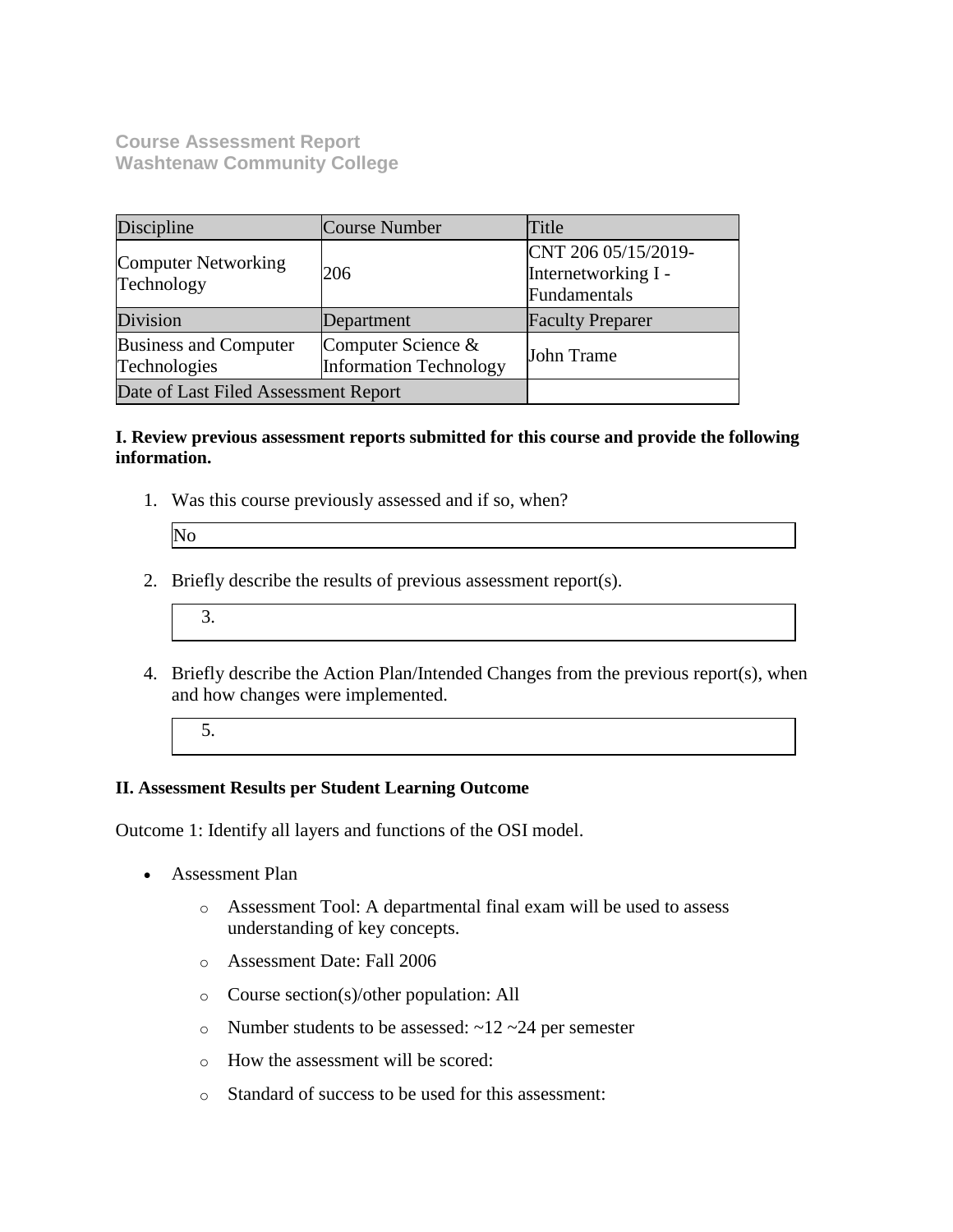- o Who will score and analyze the data:
- 1. Indicate the Semester(s) and year(s) assessment data were collected for this report.

| Fall (indicate years below) $\begin{bmatrix}$ while | Winter (indicate years) | SP/SU (indicate years)<br>$\text{below}$ |
|-----------------------------------------------------|-------------------------|------------------------------------------|
|                                                     | 2019                    |                                          |

| # of students enrolled | # of students assessed |
|------------------------|------------------------|
|                        | 4 <sub>4</sub>         |

3. If the number of students assessed differs from the number of students enrolled, please explain why all enrolled students were not assessed, e.g. absence, withdrawal, or did not complete activity.

All students in all four sections of this class who completed the Cisco online final exam were included in this assessment.

4. Describe how students from all populations (day students on campus, DL, MM, evening, extension center sites, etc.) were included in the assessment based on your selection criteria.

All students in all four sections of this class who completed the Cisco online final exam were included in this assessment.

5. Describe the process used to assess this outcome. Include a brief description of this tool and how it was scored.

The final exam is written, administered, and graded online, by Cisco Systems Inc.

6. Briefly describe assessment results based on data collected for this outcome and tool during the course assessment. Discuss the extent to which students achieved this learning outcome and indicate whether the standard of success was met for this outcome and tool.

Met Standard of Success: Yes

A total of 31 questions addressed this outcome.

30 of 42 students scored 70% or better on this set of questions. This can be found on the "Network Basics" sheet of the spreadsheet.

This is a success rate of 71.43%.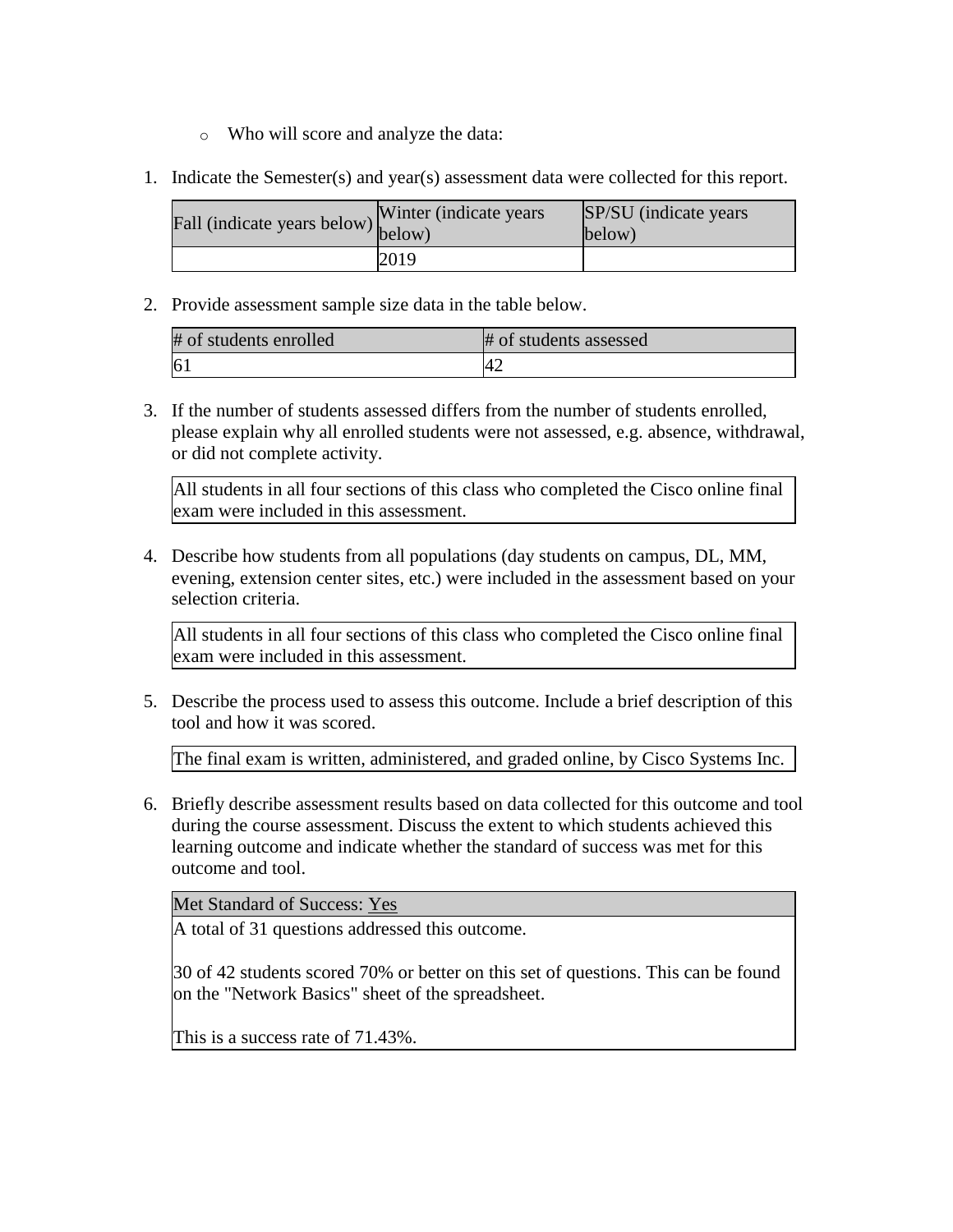7. Based on your interpretation of the assessment results, describe the areas of strength in student achievement of this learning outcome.

The students met the success criteria for this outcome.

8. Based on your analysis of student performance, discuss the areas in which student achievement of this learning outcome could be improved. If student met standard of success, you may wish to identify your plans for continuous improvement.

We will continue to examine possible modifications to reach the ultimate goal of 100% success.

Outcome 2: Demonstrate how to connect a computer to the Internet and Local Area Networks.

- Assessment Plan
	- o Assessment Tool: A departmental task list will be used to assess proficiency in applying the concepts and in performing hands-on tasks.
	- o Assessment Date: Fall 2006
	- o Course section(s)/other population: All
	- o Number students to be assessed:  $\sim$ 12  $\sim$ 24 per semester
	- o How the assessment will be scored:
	- o Standard of success to be used for this assessment:
	- o Who will score and analyze the data:
- 1. Indicate the Semester(s) and year(s) assessment data were collected for this report.

| Fall (indicate years below) below) | Winter (indicate years) | SP/SU (indicate years)<br>below) |
|------------------------------------|-------------------------|----------------------------------|
|                                    | 2019                    |                                  |

2. Provide assessment sample size data in the table below.

| # of students enrolled | # of students assessed |
|------------------------|------------------------|
|                        | . .                    |

3. If the number of students assessed differs from the number of students enrolled, please explain why all enrolled students were not assessed, e.g. absence, withdrawal, or did not complete activity.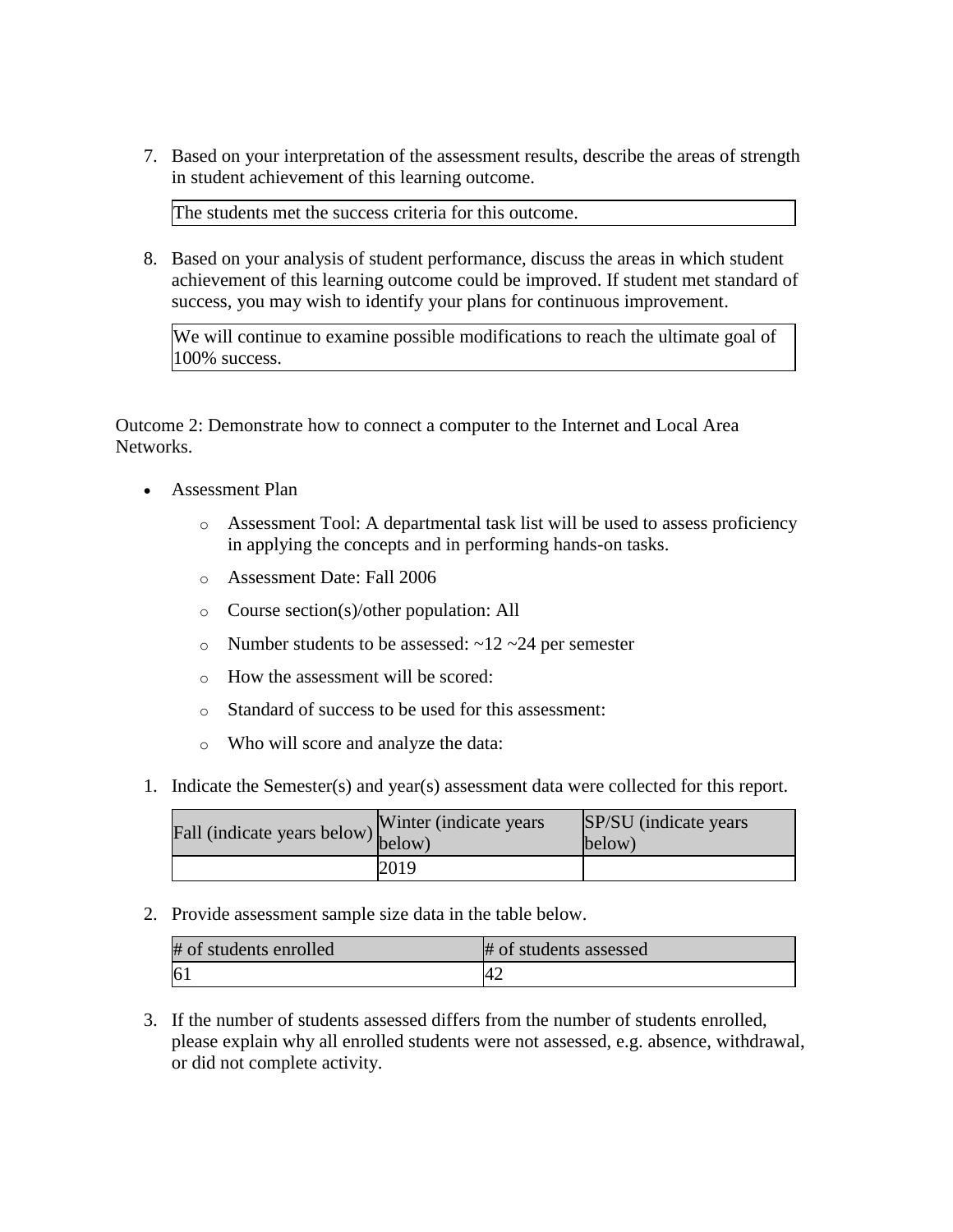All students in all four sections of this class who completed the Cisco online final exam were included in this assessment.

4. Describe how students from all populations (day students on campus, DL, MM, evening, extension center sites, etc.) were included in the assessment based on your selection criteria.

All students in all four sections of this class who completed the Cisco online final exam were included in this assessment.

5. Describe the process used to assess this outcome. Include a brief description of this tool and how it was scored.

The final exam is written, administered, and graded online, by Cisco Systems Inc.

6. Briefly describe assessment results based on data collected for this outcome and tool during the course assessment. Discuss the extent to which students achieved this learning outcome and indicate whether the standard of success was met for this outcome and tool.

Met Standard of Success: No

A total of 3 questions addressed this outcome.

23 of 42 students scored 70% or better on this set of questions.

This is a success rate of 54.76%.

7. Based on your interpretation of the assessment results, describe the areas of strength in student achievement of this learning outcome.

The students met the success criteria for this outcome.

8. Based on your analysis of student performance, discuss the areas in which student achievement of this learning outcome could be improved. If student met standard of success, you may wish to identify your plans for continuous improvement.

More questions related to this outcome could provide greater insight into the students' abilities related to this outcome.

Outcome 3: Calculate binary, hexadecimal and decimal numbering system conversions.

- Assessment Plan
	- o Assessment Tool: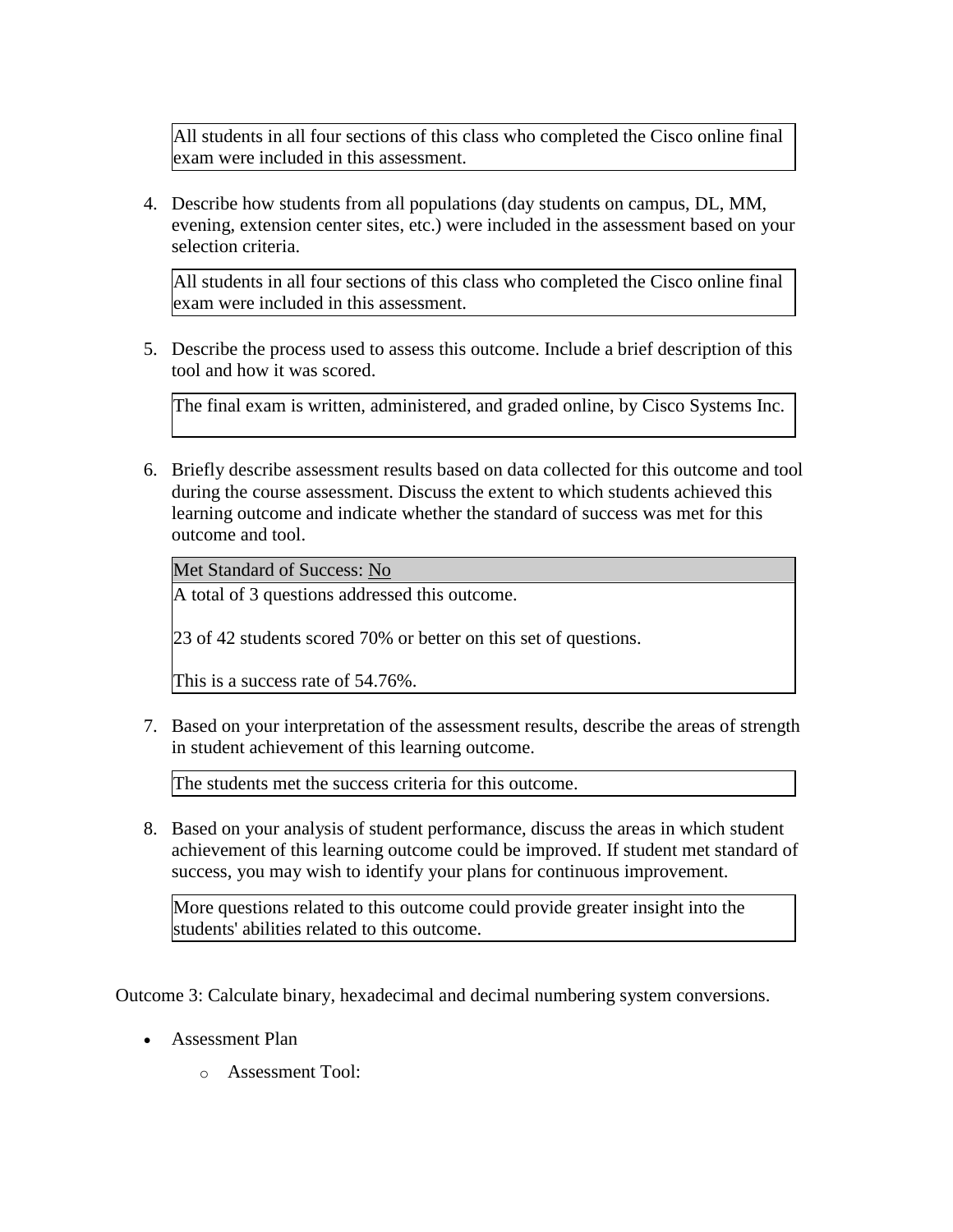- o Assessment Date: Fall 2006
- o Course section(s)/other population: All
- o Number students to be assessed:  $\sim$ 12  $\sim$ 24 per semester
- o How the assessment will be scored:
- o Standard of success to be used for this assessment:
- o Who will score and analyze the data:
- 1. Indicate the Semester(s) and year(s) assessment data were collected for this report.

| Fall (indicate years below) below) | Winter (indicate years) | SP/SU (indicate years)<br>below) |
|------------------------------------|-------------------------|----------------------------------|
|                                    | 2019                    |                                  |

| # of students enrolled | # of students assessed |
|------------------------|------------------------|
| 6 <sup>1</sup>         |                        |

3. If the number of students assessed differs from the number of students enrolled, please explain why all enrolled students were not assessed, e.g. absence, withdrawal, or did not complete activity.

All students in all four sections of this class who completed the Cisco online final exam were included in this assessment.

4. Describe how students from all populations (day students on campus, DL, MM, evening, extension center sites, etc.) were included in the assessment based on your selection criteria.

All students in all four sections of this class who completed the Cisco online final exam were included in this assessment.

5. Describe the process used to assess this outcome. Include a brief description of this tool and how it was scored.

The final exam is written, administered, and graded online, by Cisco Systems Inc.

6. Briefly describe assessment results based on data collected for this outcome and tool during the course assessment. Discuss the extent to which students achieved this learning outcome and indicate whether the standard of success was met for this outcome and tool.

Met Standard of Success: Yes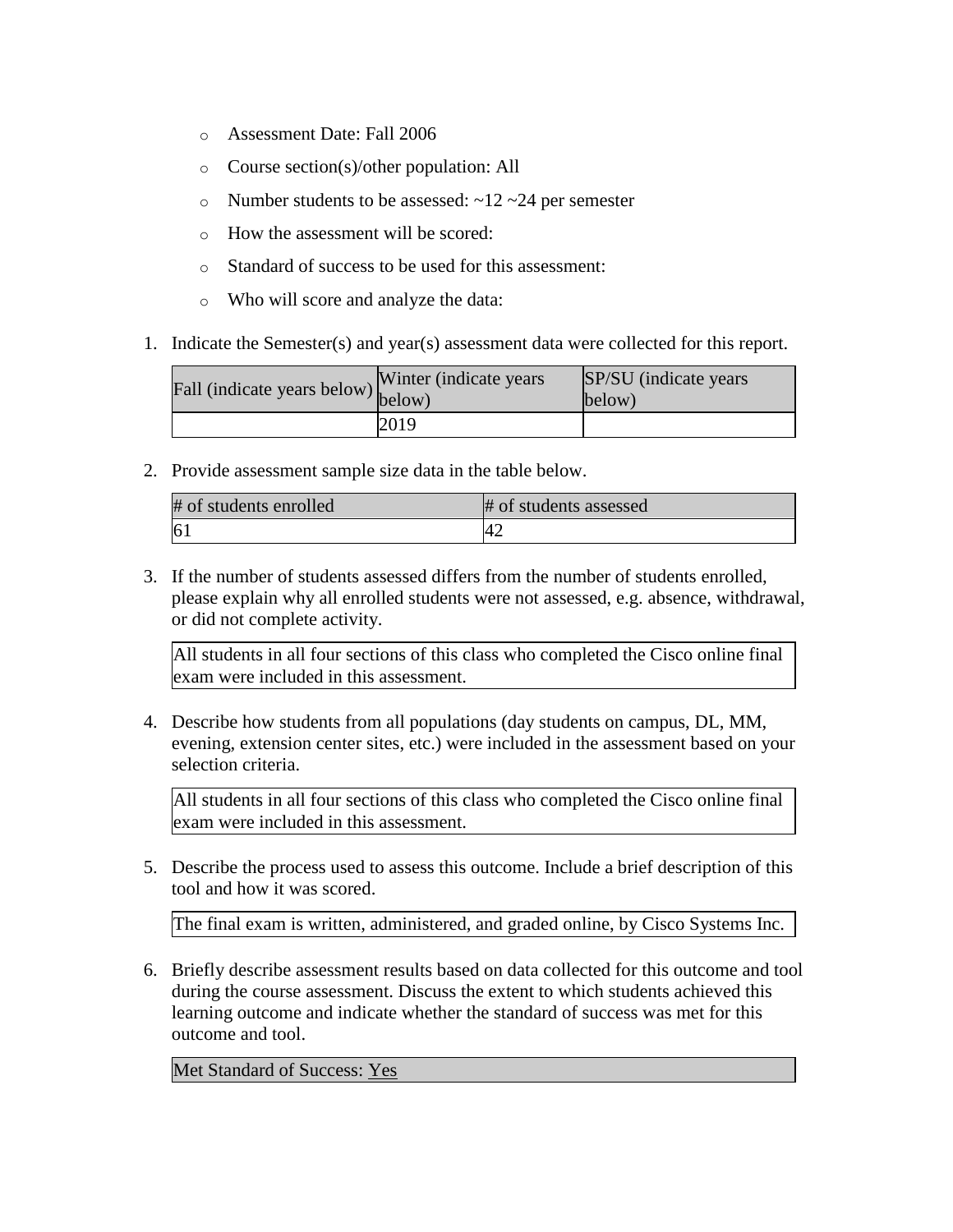A total of 11 or 14 questions addressed this outcome, depending on which version of the test a student received.

30 of 42 students scored 70% or better on this set of questions.

This is a success rate of 71.43%.

7. Based on your interpretation of the assessment results, describe the areas of strength in student achievement of this learning outcome.

The students met the success criteria for this outcome.

8. Based on your analysis of student performance, discuss the areas in which student achievement of this learning outcome could be improved. If student met standard of success, you may wish to identify your plans for continuous improvement.

We will continue to examine possible modifications to reach the ultimate goal of 100% success. More assignments may help improve student performance on this outcome.

Outcome 4: Identify networking terminology, bandwidth and networking models.

- Assessment Plan
	- o Assessment Tool:
	- o Assessment Date: Fall 2006
	- o Course section(s)/other population: All
	- o Number students to be assessed:  $\sim$ 12  $\sim$ 24 per semester
	- o How the assessment will be scored:
	- o Standard of success to be used for this assessment:
	- o Who will score and analyze the data:
- 1. Indicate the Semester(s) and year(s) assessment data were collected for this report.

| rall (indicate years below) below) | Winter (indicate years) | SP/SU (indicate years)<br>below) |
|------------------------------------|-------------------------|----------------------------------|
|                                    | 2019                    |                                  |

2. Provide assessment sample size data in the table below.

| # of students enrolled | # of students assessed |
|------------------------|------------------------|
|------------------------|------------------------|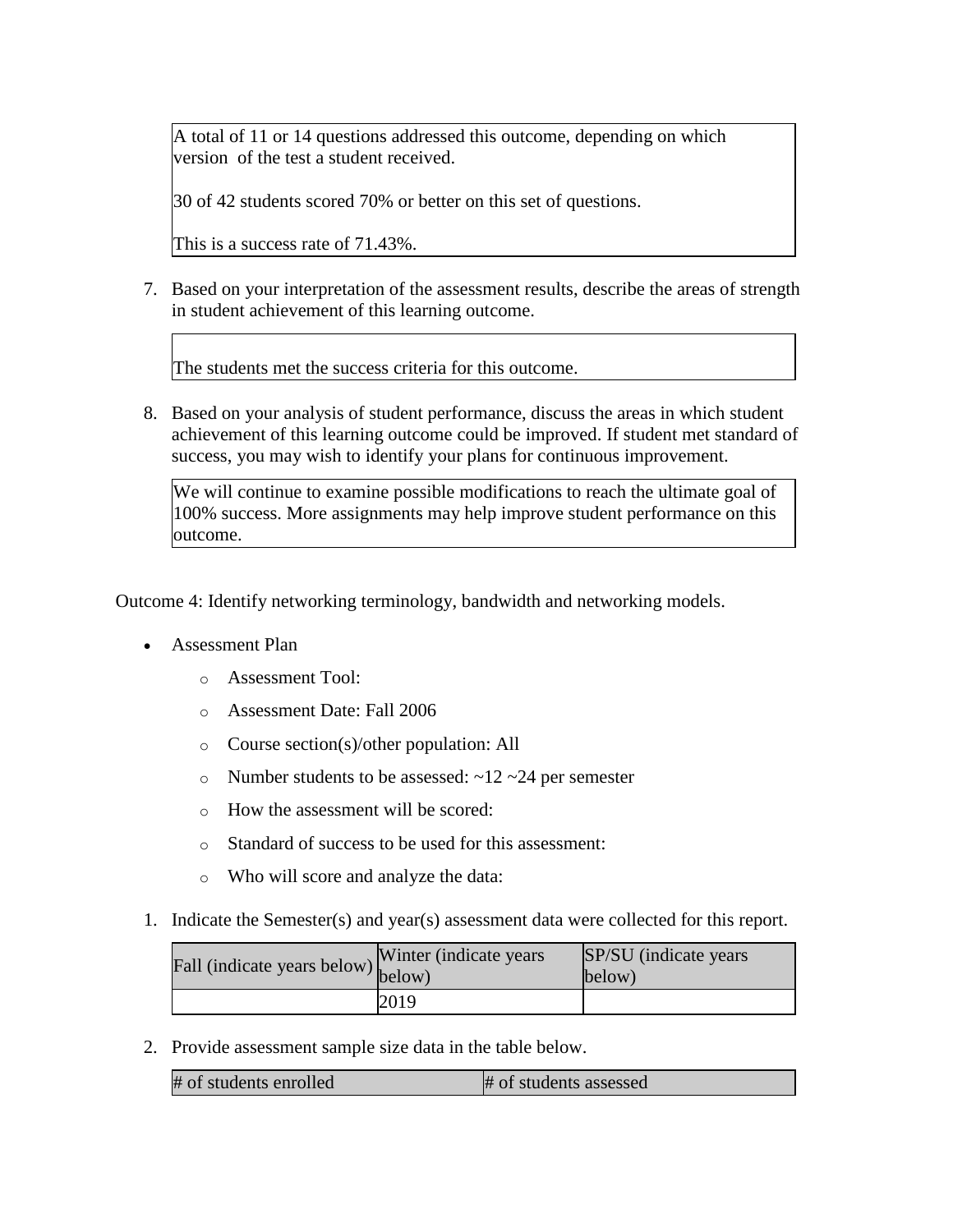3. If the number of students assessed differs from the number of students enrolled, please explain why all enrolled students were not assessed, e.g. absence, withdrawal, or did not complete activity.

All students in all four sections of this class who completed the Cisco online final exam were included in this assessment.

4. Describe how students from all populations (day students on campus, DL, MM, evening, extension center sites, etc.) were included in the assessment based on your selection criteria.

All students in all four sections of this class who completed the Cisco online final exam were included in this assessment.

5. Describe the process used to assess this outcome. Include a brief description of this tool and how it was scored.

The final exam is written, administered, and graded online, by Cisco Systems Inc.

6. Briefly describe assessment results based on data collected for this outcome and tool during the course assessment. Discuss the extent to which students achieved this learning outcome and indicate whether the standard of success was met for this outcome and tool.

Met Standard of Success: Yes

A total of 5 questions addressed this outcome.

31 of 42 students scored 70% or better on this set of questions.

This is a success rate of 73.81%.

7. Based on your interpretation of the assessment results, describe the areas of strength in student achievement of this learning outcome.

The students met the success criteria for this outcome.

8. Based on your analysis of student performance, discuss the areas in which student achievement of this learning outcome could be improved. If student met standard of success, you may wish to identify your plans for continuous improvement.

We will continue to examine possible modifications to reach the ultimate goal of 100% success.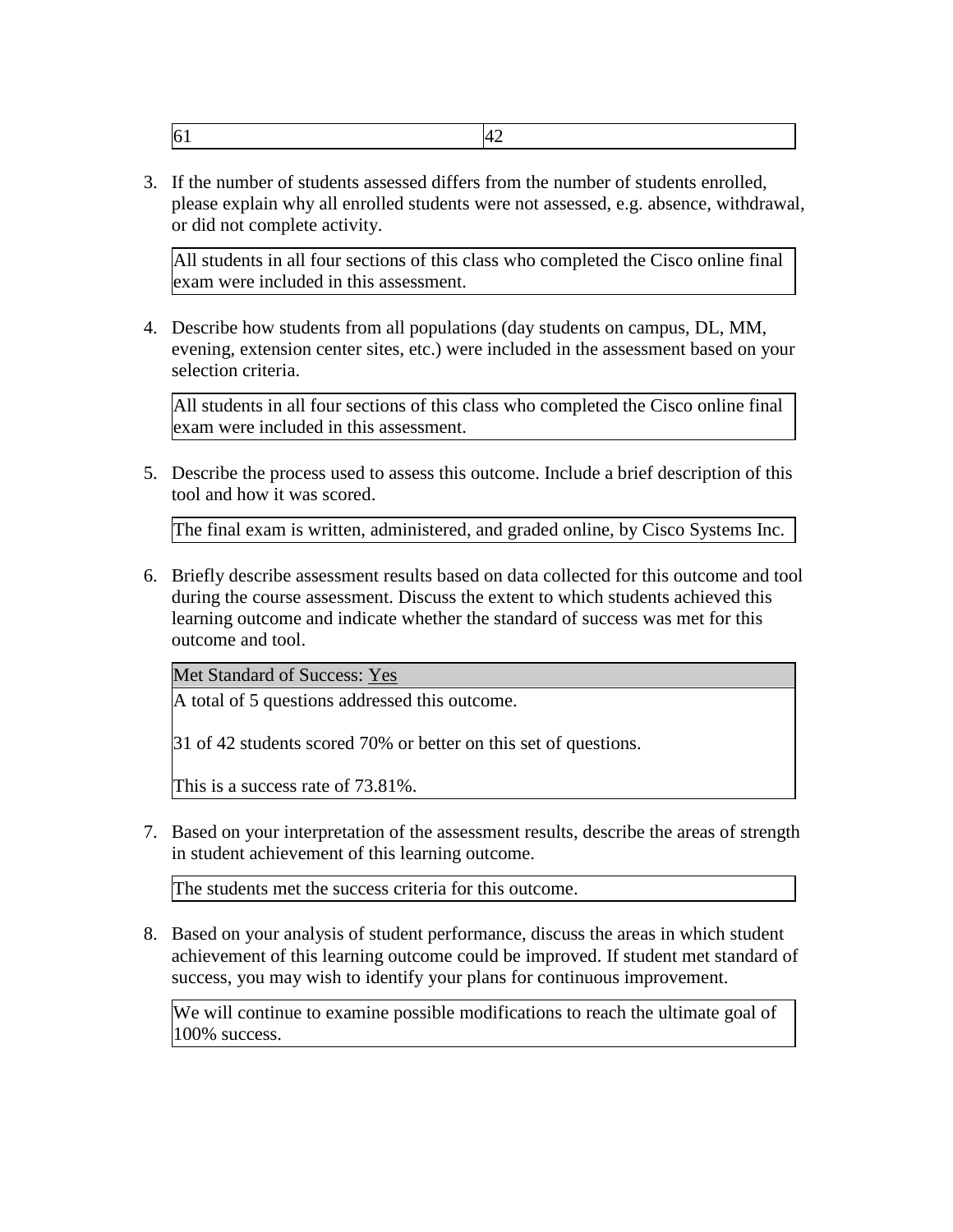Outcome 5: Identify copper, optical and wireless mediums and the relationship between signals and noise.

- Assessment Plan
	- o Assessment Tool:
	- o Assessment Date: Fall 2006
	- o Course section(s)/other population: All
	- o Number students to be assessed:  $\sim$ 12  $\sim$ 24 per semester
	- o How the assessment will be scored:
	- o Standard of success to be used for this assessment:
	- o Who will score and analyze the data:
- 1. Indicate the Semester(s) and year(s) assessment data were collected for this report.

| Fall (indicate years below) below) | Winter (indicate years) | SP/SU (indicate years)<br>below) |
|------------------------------------|-------------------------|----------------------------------|
|                                    | 2019                    |                                  |

2. Provide assessment sample size data in the table below.

| # of students enrolled | # of students assessed |
|------------------------|------------------------|
| $\vert 6\rangle$       | ᠰ                      |

3. If the number of students assessed differs from the number of students enrolled, please explain why all enrolled students were not assessed, e.g. absence, withdrawal, or did not complete activity.

All students in all four sections of this class who completed the Cisco online final exam were included in this assessment.

4. Describe how students from all populations (day students on campus, DL, MM, evening, extension center sites, etc.) were included in the assessment based on your selection criteria.

All students in all four sections of this class who completed the Cisco online final exam were included in this assessment.

5. Describe the process used to assess this outcome. Include a brief description of this tool and how it was scored.

The final exam is written, administered, and graded online by Cisco Systems Inc.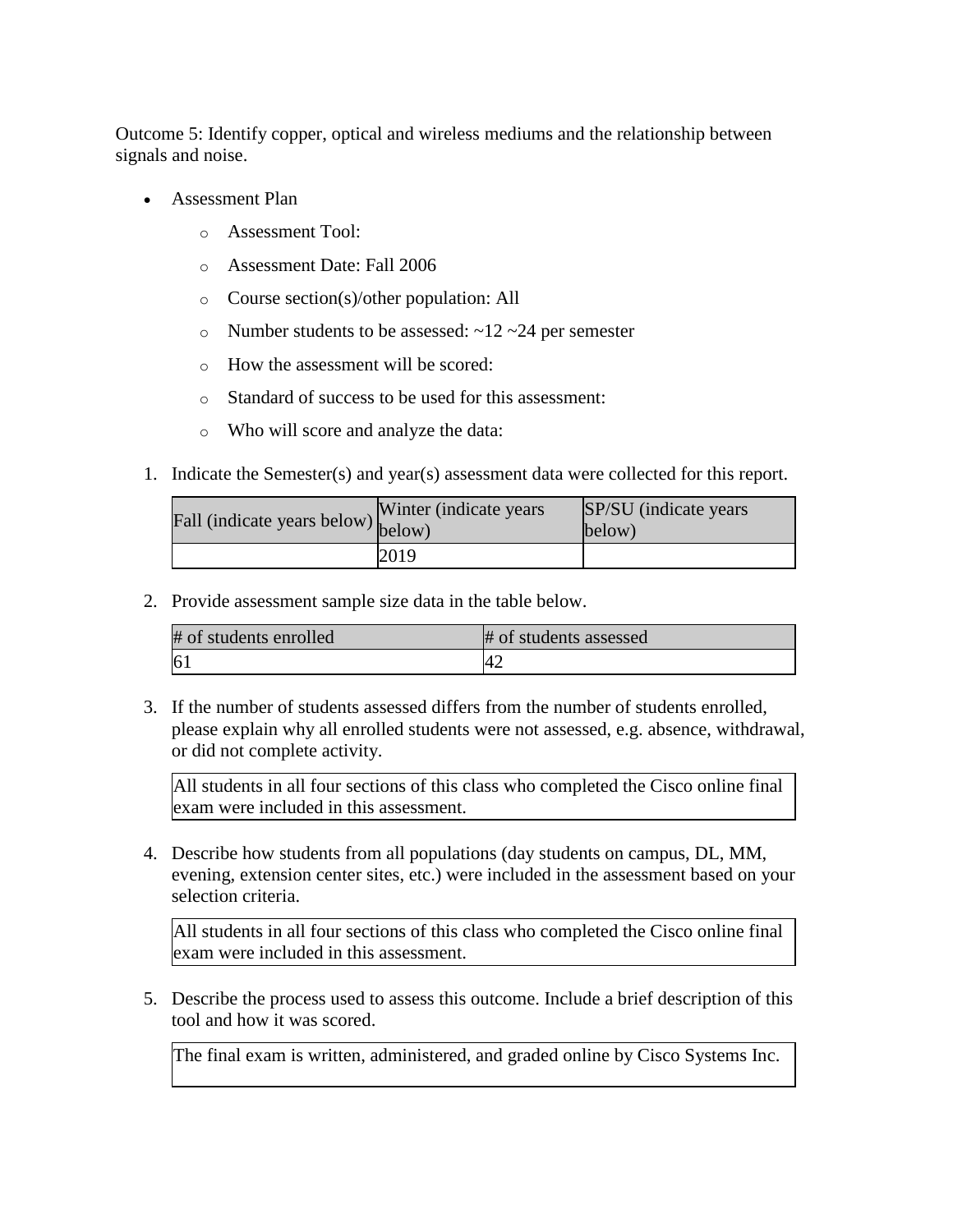6. Briefly describe assessment results based on data collected for this outcome and tool during the course assessment. Discuss the extent to which students achieved this learning outcome and indicate whether the standard of success was met for this outcome and tool.

Met Standard of Success: Yes

A total of 31 questions addressed this outcome.

30 of 42 students scored 70% or better on this set of questions.

This is a success rate of 71.43%.

7. Based on your interpretation of the assessment results, describe the areas of strength in student achievement of this learning outcome.

The students met the success criteria for this outcome.

8. Based on your analysis of student performance, discuss the areas in which student achievement of this learning outcome could be improved. If student met standard of success, you may wish to identify your plans for continuous improvement.

We will continue to examine possible modifications to reach the ultimate goal of 100% success.

Outcome 6: Demonstrate how to cable a Local Area Network.

- Assessment Plan
	- o Assessment Tool:
	- o Assessment Date: Fall 2006
	- o Course section(s)/other population: All
	- o Number students to be assessed:  $\sim$ 12  $\sim$ 24 per semester
	- o How the assessment will be scored:
	- o Standard of success to be used for this assessment:
	- o Who will score and analyze the data:
- 1. Indicate the Semester(s) and year(s) assessment data were collected for this report.

| Fall (indicate years below) below) | Winter (indicate years) | SP/SU (indicate years)<br>below) |
|------------------------------------|-------------------------|----------------------------------|
|                                    | 2019                    |                                  |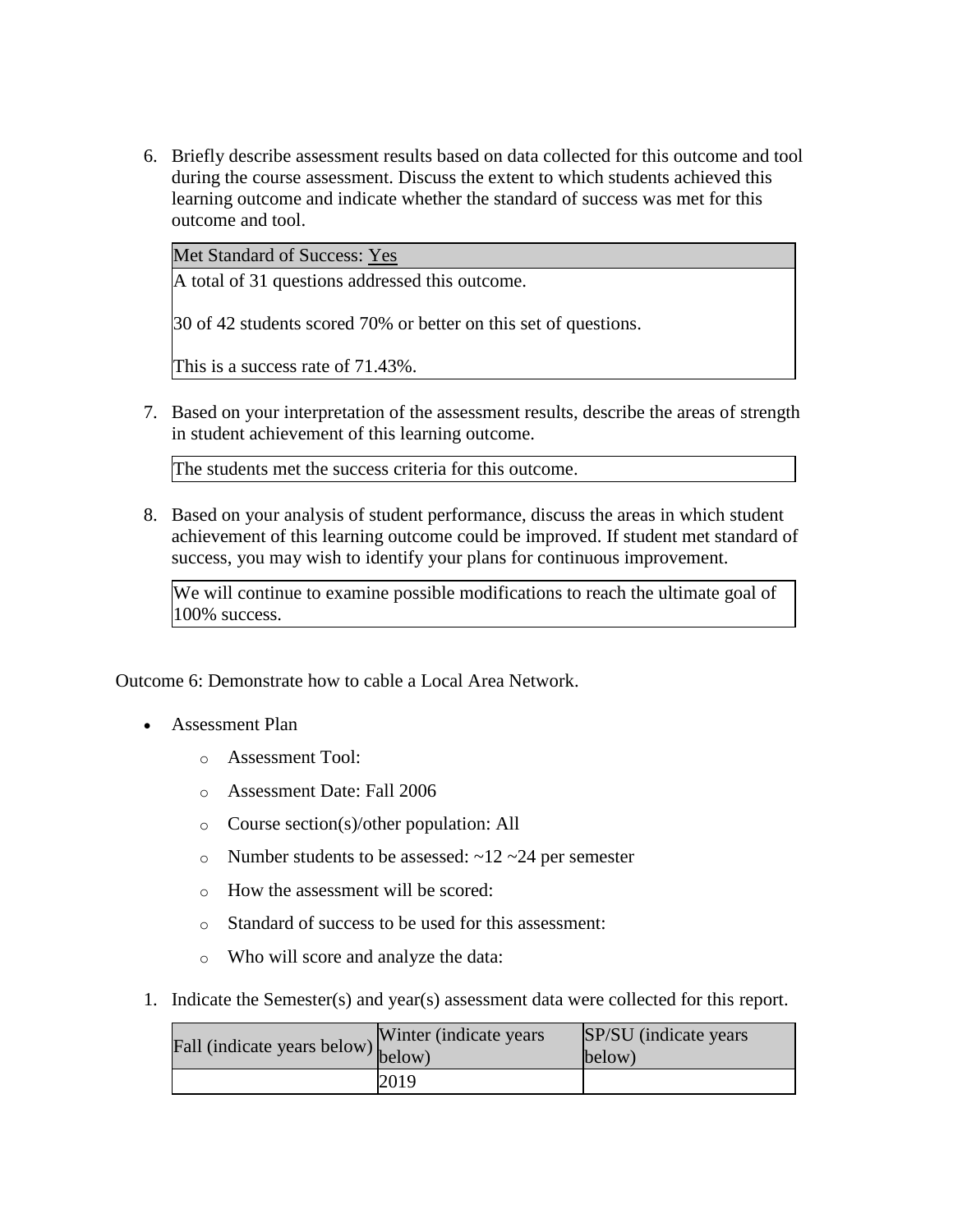| # of students enrolled | # of students assessed |
|------------------------|------------------------|
|                        |                        |

3. If the number of students assessed differs from the number of students enrolled, please explain why all enrolled students were not assessed, e.g. absence, withdrawal, or did not complete activity.

All students in all four sections of this class who completed the Cisco online final exam were included in this assessment.

4. Describe how students from all populations (day students on campus, DL, MM, evening, extension center sites, etc.) were included in the assessment based on your selection criteria.

All students in all four sections of this class who completed the Cisco online final exam were included in this assessment.

5. Describe the process used to assess this outcome. Include a brief description of this tool and how it was scored.

A hands-on skills based final exam was used to measure the success of this outcome.

6. Briefly describe assessment results based on data collected for this outcome and tool during the course assessment. Discuss the extent to which students achieved this learning outcome and indicate whether the standard of success was met for this outcome and tool.

Met Standard of Success: Yes

All 42 students demonstrated the ability to connect appropriate cables between devices.

7. Based on your interpretation of the assessment results, describe the areas of strength in student achievement of this learning outcome.

The students met the success criteria for this outcome.

8. Based on your analysis of student performance, discuss the areas in which student achievement of this learning outcome could be improved. If student met standard of success, you may wish to identify your plans for continuous improvement.

We will continue to examine possible modifications to reach the ultimate goal of 100% success.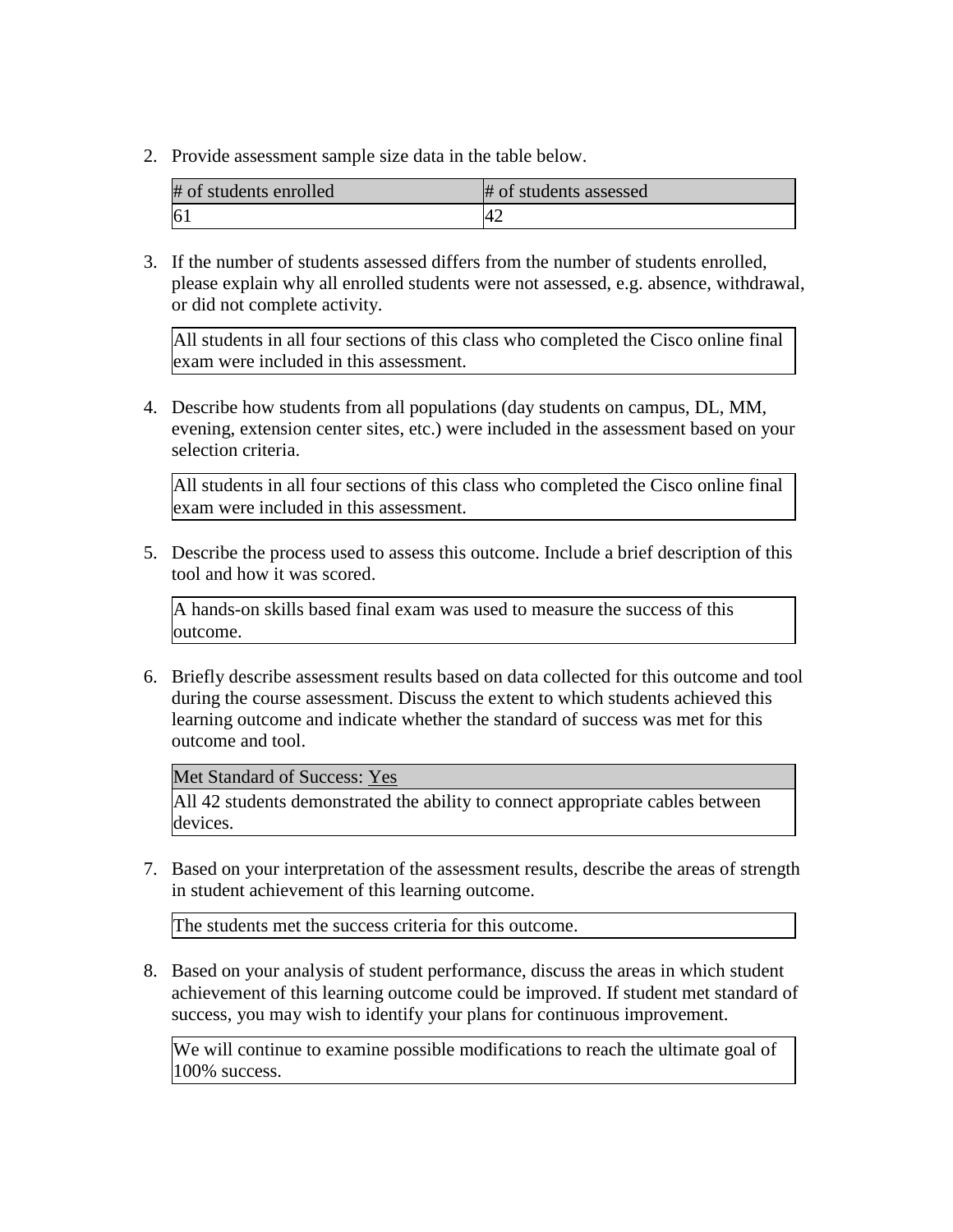Outcome 7: Identify networking fundamentals and operations to include broadcast domains and collision domains.

- Assessment Plan
	- o Assessment Tool:
	- o Assessment Date: Fall 2006
	- o Course section(s)/other population: All
	- o Number students to be assessed:  $\sim$ 12  $\sim$ 24 per semester
	- o How the assessment will be scored:
	- o Standard of success to be used for this assessment:
	- o Who will score and analyze the data:
- 1. Indicate the Semester(s) and year(s) assessment data were collected for this report.

| Fall (indicate years below) below) | Winter (indicate years) | SP/SU (indicate years)<br>below) |
|------------------------------------|-------------------------|----------------------------------|
|                                    | 2019                    |                                  |

2. Provide assessment sample size data in the table below.

| # of students enrolled | # of students assessed |
|------------------------|------------------------|
| 61                     |                        |

3. If the number of students assessed differs from the number of students enrolled, please explain why all enrolled students were not assessed, e.g. absence, withdrawal, or did not complete activity.

All students in all four sections of this class who completed the Cisco online final exam were included in this assessment.

4. Describe how students from all populations (day students on campus, DL, MM, evening, extension center sites, etc.) were included in the assessment based on your selection criteria.

All students in all four sections of this class who completed the Cisco online final exam were included in this assessment.

5. Describe the process used to assess this outcome. Include a brief description of this tool and how it was scored.

The final exam is written, administered, and graded online, by Cisco Systems Inc.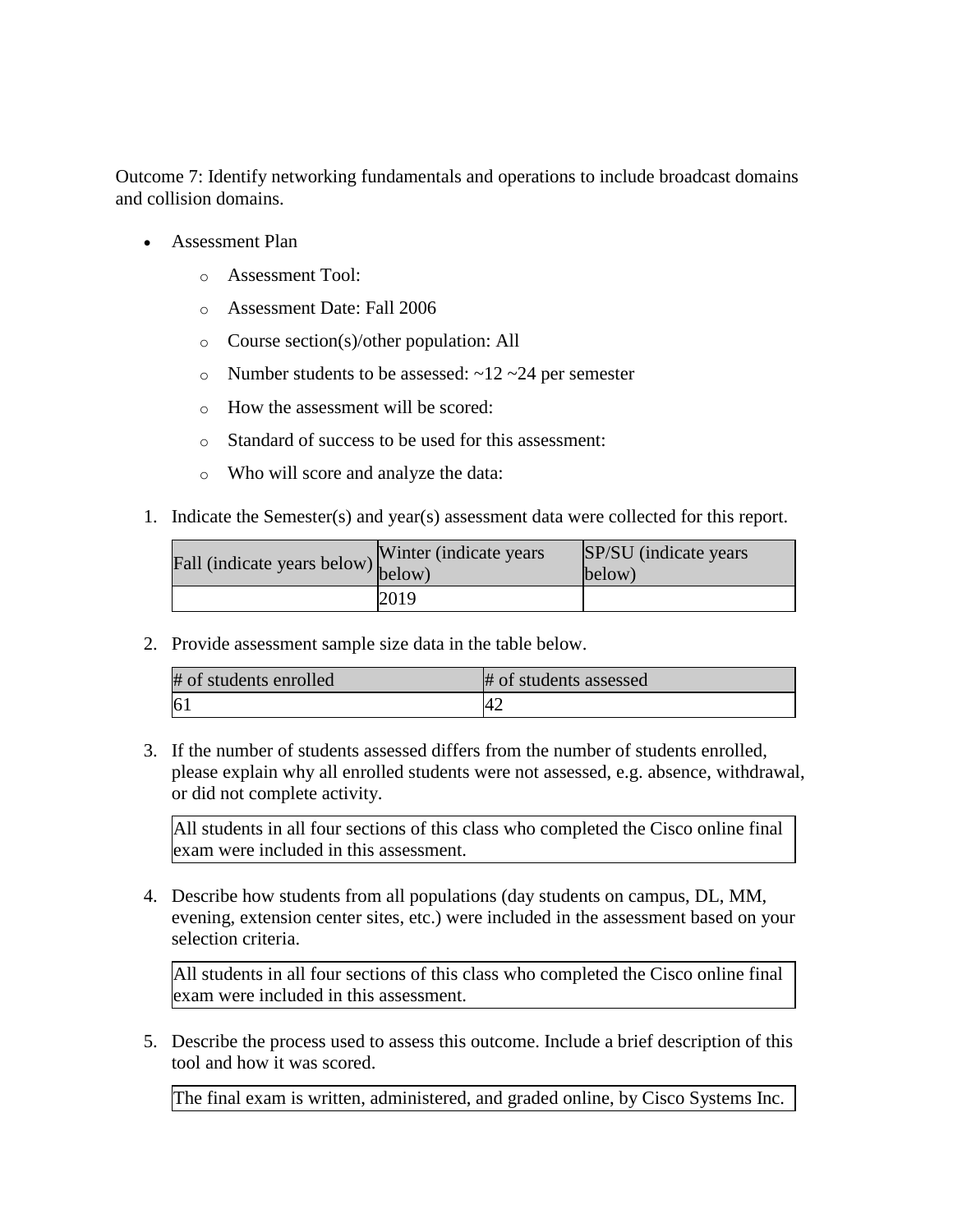6. Briefly describe assessment results based on data collected for this outcome and tool during the course assessment. Discuss the extent to which students achieved this learning outcome and indicate whether the standard of success was met for this outcome and tool.

Met Standard of Success: Yes

A total of 31 questions addressed this outcome.

30 of 42 students scored 70% or better on this set of questions.

This is a success rate of 71.43%.

7. Based on your interpretation of the assessment results, describe the areas of strength in student achievement of this learning outcome.

The students met the success criteria for this outcome.

8. Based on your analysis of student performance, discuss the areas in which student achievement of this learning outcome could be improved. If student met standard of success, you may wish to identify your plans for continuous improvement.

We will continue to examine possible modifications to reach the ultimate goal of 100% success. Greater insight into which specific terms need further explanation would require much more analysis of each specific question.

Outcome 8: Demonstrate TCP and IP address relationships, to include subnetting.

- Assessment Plan
	- o Assessment Tool:
	- o Assessment Date: Fall 2006
	- o Course section(s)/other population: All
	- o Number students to be assessed:  $\sim$ 12  $\sim$ 24 per semester
	- o How the assessment will be scored:
	- o Standard of success to be used for this assessment:
	- o Who will score and analyze the data:
- 1. Indicate the Semester(s) and year(s) assessment data were collected for this report.

| Fall (indicate years below) below) | Winter (indicate years) | SP/SU (indicate years)<br>below) |
|------------------------------------|-------------------------|----------------------------------|
|                                    | 2019                    |                                  |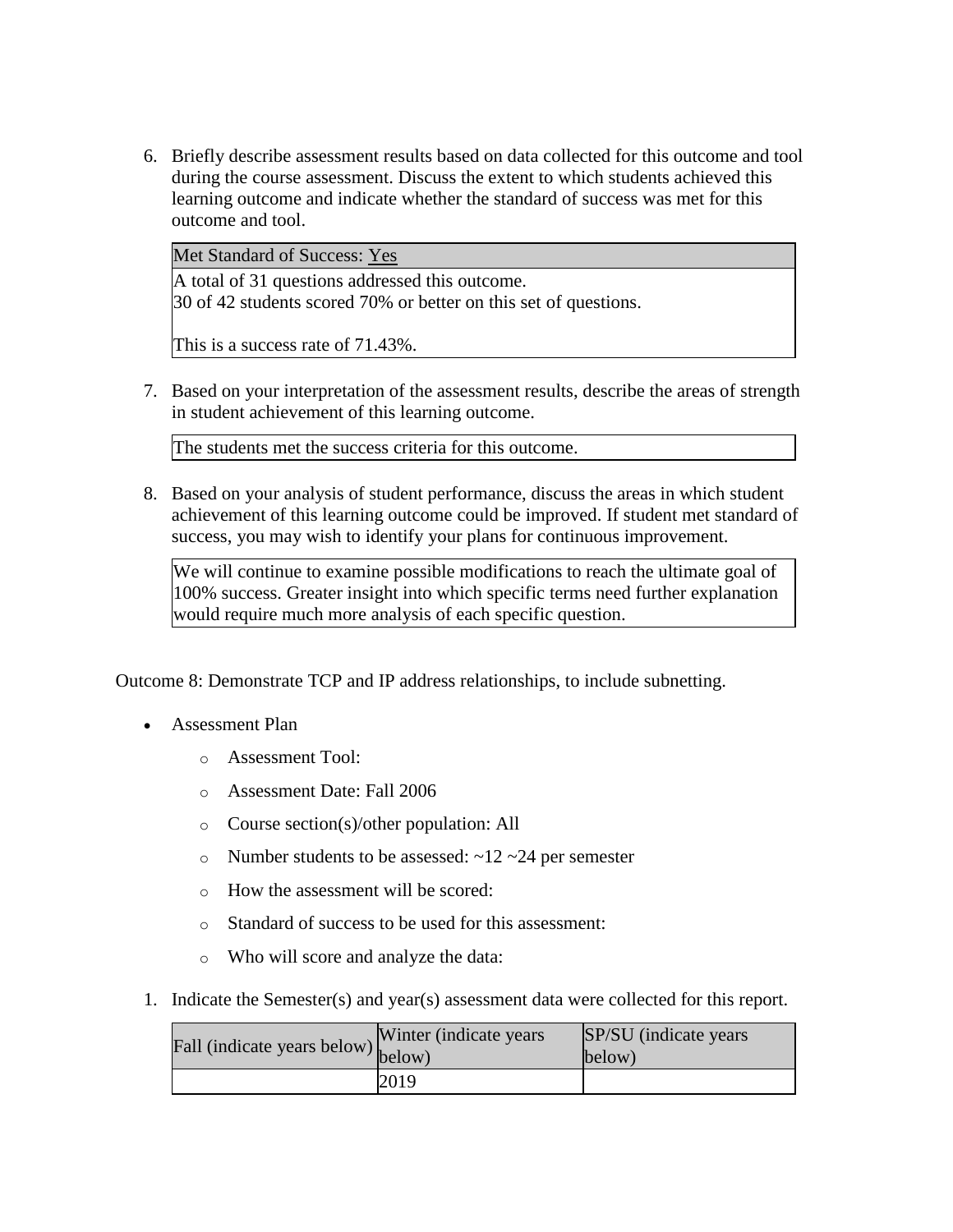| # of students enrolled | # of students assessed |
|------------------------|------------------------|
|                        |                        |

3. If the number of students assessed differs from the number of students enrolled, please explain why all enrolled students were not assessed, e.g. absence, withdrawal, or did not complete activity.

All students in all four sections of this class who completed the Cisco online final exam were included in this assessment.

4. Describe how students from all populations (day students on campus, DL, MM, evening, extension center sites, etc.) were included in the assessment based on your selection criteria.

All students in all four sections of this class who completed the Cisco online final exam were included in this assessment.

5. Describe the process used to assess this outcome. Include a brief description of this tool and how it was scored.

The final exam is written, administered, and graded online by Cisco Systems Inc.

6. Briefly describe assessment results based on data collected for this outcome and tool during the course assessment. Discuss the extent to which students achieved this learning outcome and indicate whether the standard of success was met for this outcome and tool.

Met Standard of Success: Yes

A total of 14 questions addressed this outcome.

30 of 42 students scored 70% or better on this set of questions.

This is a success rate of 71.43%.

7. Based on your interpretation of the assessment results, describe the areas of strength in student achievement of this learning outcome.

The students met the success criteria for this outcome.

8. Based on your analysis of student performance, discuss the areas in which student achievement of this learning outcome could be improved. If student met standard of success, you may wish to identify your plans for continuous improvement.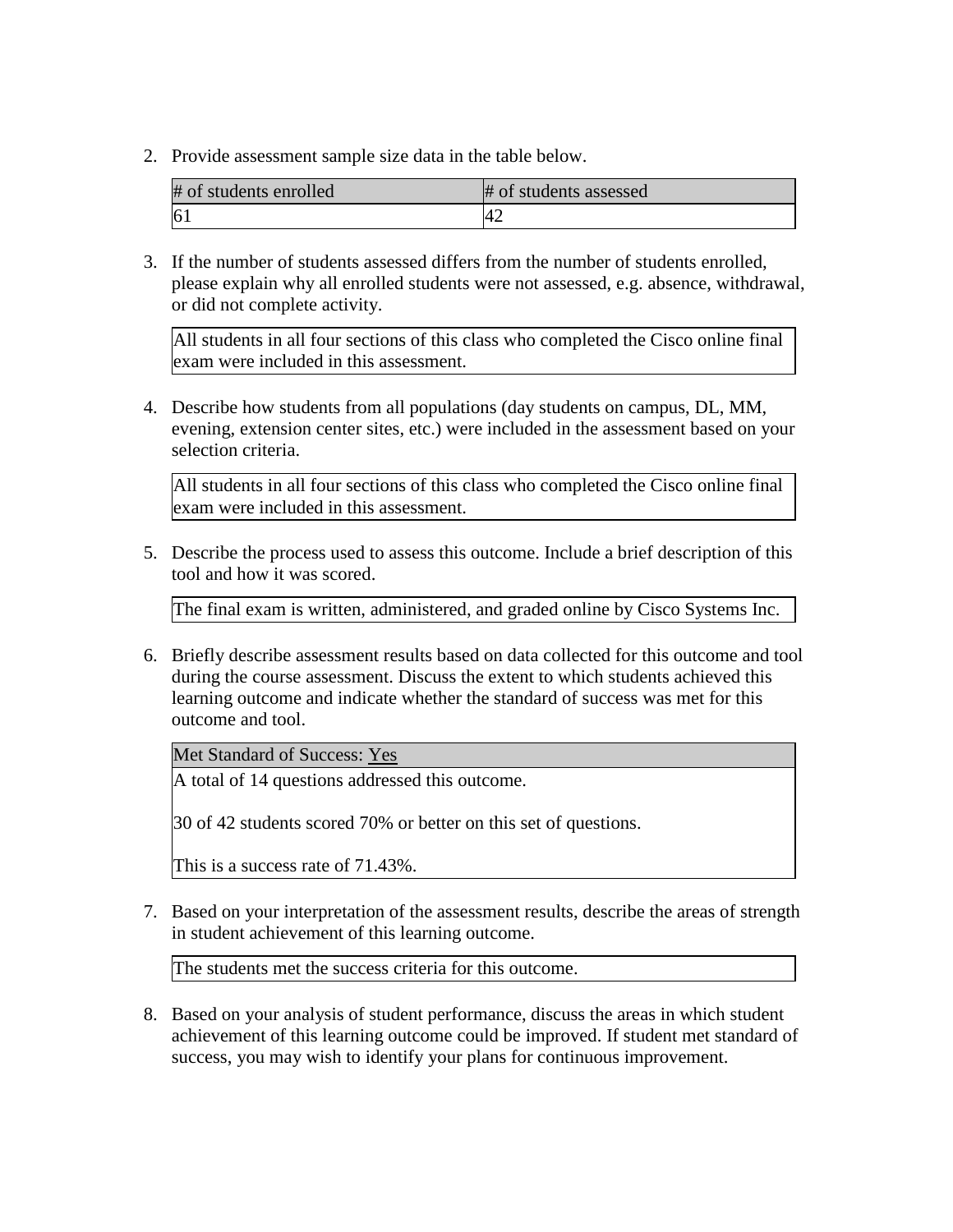We will continue to examine possible modifications to reach the ultimate goal of 100% success. More homework and in-class assignments could help improve student performance.

Outcome 9: Identify the differences between routed and routing protocols.

- Assessment Plan
	- o Assessment Tool:
	- o Assessment Date: Fall 2006
	- o Course section(s)/other population: All
	- o Number students to be assessed:  $\sim$ 12  $\sim$ 24
	- o How the assessment will be scored:
	- o Standard of success to be used for this assessment:
	- o Who will score and analyze the data:
- 1. Indicate the Semester(s) and year(s) assessment data were collected for this report.

| Fall (indicate years below) below) | Winter (indicate years) | SP/SU (indicate years)<br>below) |
|------------------------------------|-------------------------|----------------------------------|
|                                    | 2019                    |                                  |

2. Provide assessment sample size data in the table below.

| # of students enrolled | # of students assessed |
|------------------------|------------------------|
| 61                     |                        |

3. If the number of students assessed differs from the number of students enrolled, please explain why all enrolled students were not assessed, e.g. absence, withdrawal, or did not complete activity.

All students in all four sections of this class who completed the Cisco online final exam were included in this assessment.

4. Describe how students from all populations (day students on campus, DL, MM, evening, extension center sites, etc.) were included in the assessment based on your selection criteria.

All students in all four sections of this class who completed the Cisco online final exam were included in this assessment.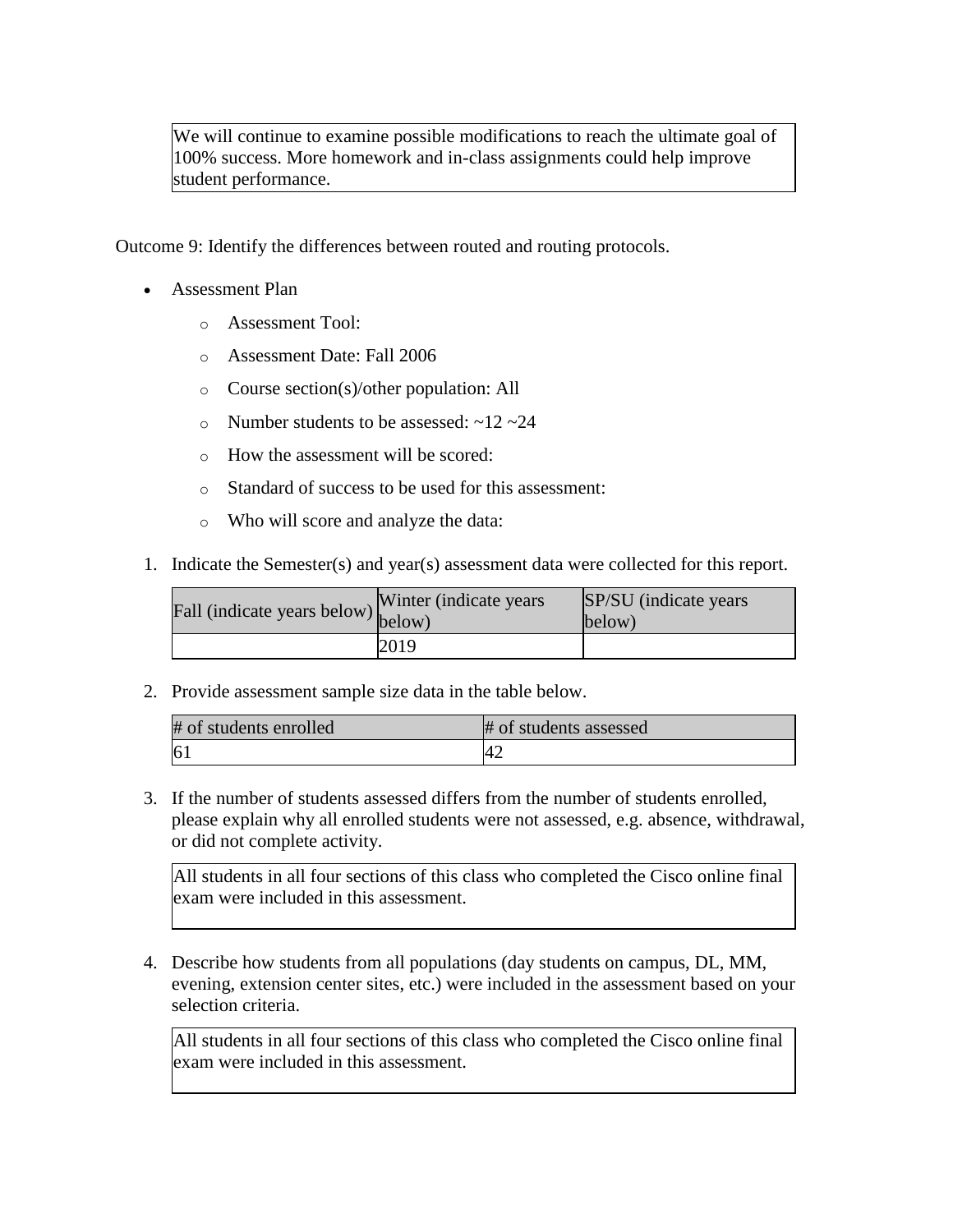5. Describe the process used to assess this outcome. Include a brief description of this tool and how it was scored.

The final exam is written, administered, and graded online, by Cisco Systems Inc.

6. Briefly describe assessment results based on data collected for this outcome and tool during the course assessment. Discuss the extent to which students achieved this learning outcome and indicate whether the standard of success was met for this outcome and tool.

Met Standard of Success: No

A total of 3 questions addressed this outcome.

19 of 42 students scored 70% or better on this set of questions.

This is a success rate of 45.24%.

7. Based on your interpretation of the assessment results, describe the areas of strength in student achievement of this learning outcome.

The students met the success criteria for this outcome.

8. Based on your analysis of student performance, discuss the areas in which student achievement of this learning outcome could be improved. If student met standard of success, you may wish to identify your plans for continuous improvement.

We will continue to examine possible modifications to reach the ultimate goal of 100% success. More questions related to this outcome could provide better insight into student success with this outcome. Three questions do not provide enough data to analyze.

### **III. Course Summary and Intended Changes Based on Assessment Results**

1. Based on the previous report's Intended Change(s) identified in Section I above, please discuss how effective the changes were in improving student learning.

I did not see a previous report.

2. Describe your overall impression of how this course is meeting the needs of students. Did the assessment process bring to light anything about student achievement of learning outcomes that surprised you?

The overall results of the Final Concepts Exam were: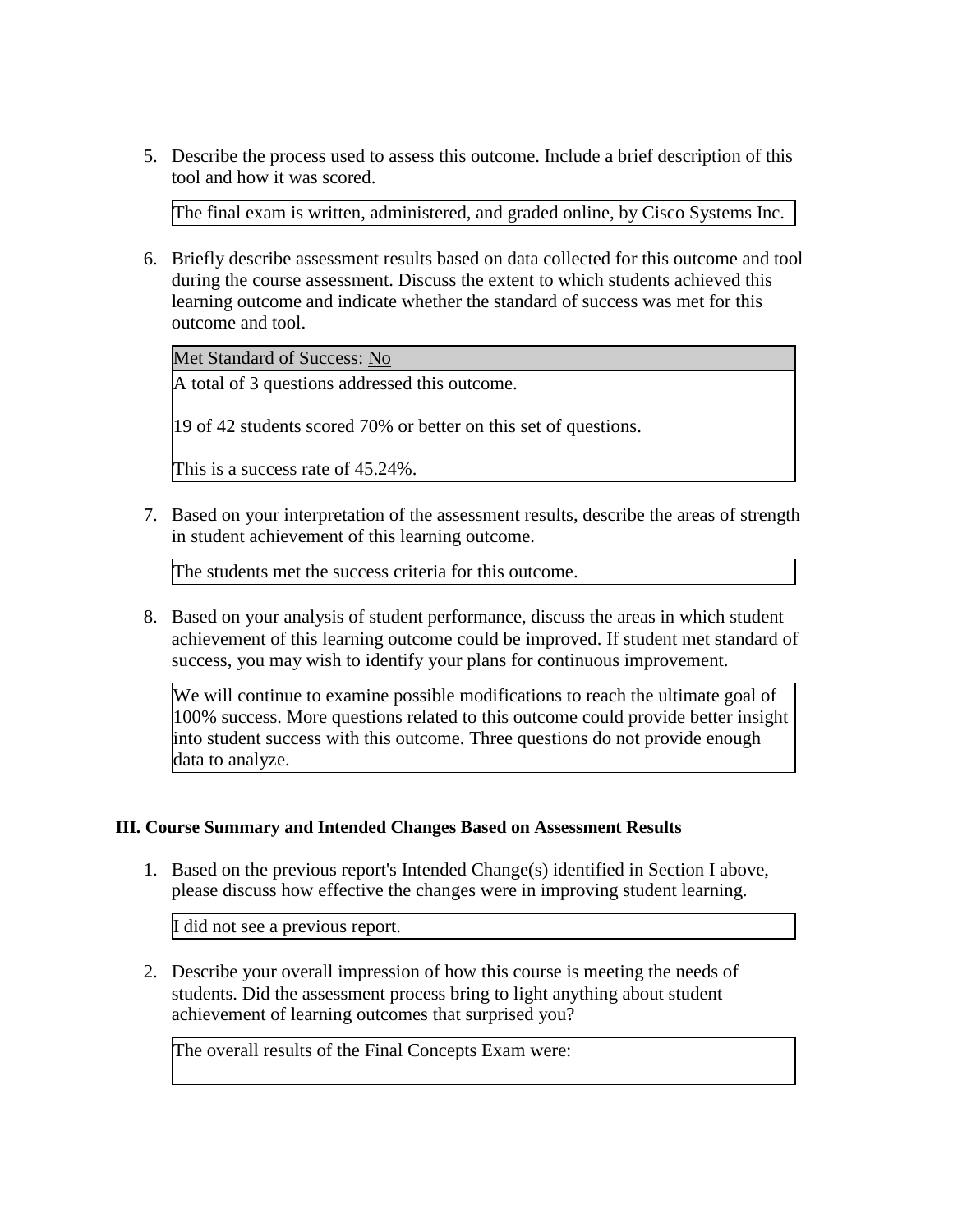33 of 42 students scored 70% or better on the final exam.

The success rate was 78.57%

Overall, this course is meeting its intended goal.

There were no surprises in these results.

3. Describe when and how this information, including the action plan, was or will be shared with Departmental Faculty.

This information will be shared with the department in a department meeting.

4.

Intended Change(s)

| <b>Intended Change</b> | Description of the<br>change                                                                                                                                                                     | Rationale                                                                                                                                                                                           | Implementation<br>Date |
|------------------------|--------------------------------------------------------------------------------------------------------------------------------------------------------------------------------------------------|-----------------------------------------------------------------------------------------------------------------------------------------------------------------------------------------------------|------------------------|
| <b>Assessment Tool</b> | Add outcome-<br>specific questions to<br>assessment tools.                                                                                                                                       | More questions<br>pertaining to the<br>identified outcomes<br>would improve the<br>quantity of data<br>collected, which<br>could provide more<br>significant analysis<br>of student<br>performance. | 2020                   |
| Course<br>Assignments  | Add more<br>practice/assignments<br>related to all<br>outcomes, and<br>especially related to<br>number systems, IP<br>Addressing and<br>cabling (which seem<br>to need the most<br>improvement). | <b>Additional practice</b><br>with these concepts<br>will improve<br>student<br>performance.                                                                                                        | 2020                   |

- 5. Is there anything that you would like to mention that was not already captured?
	- 6.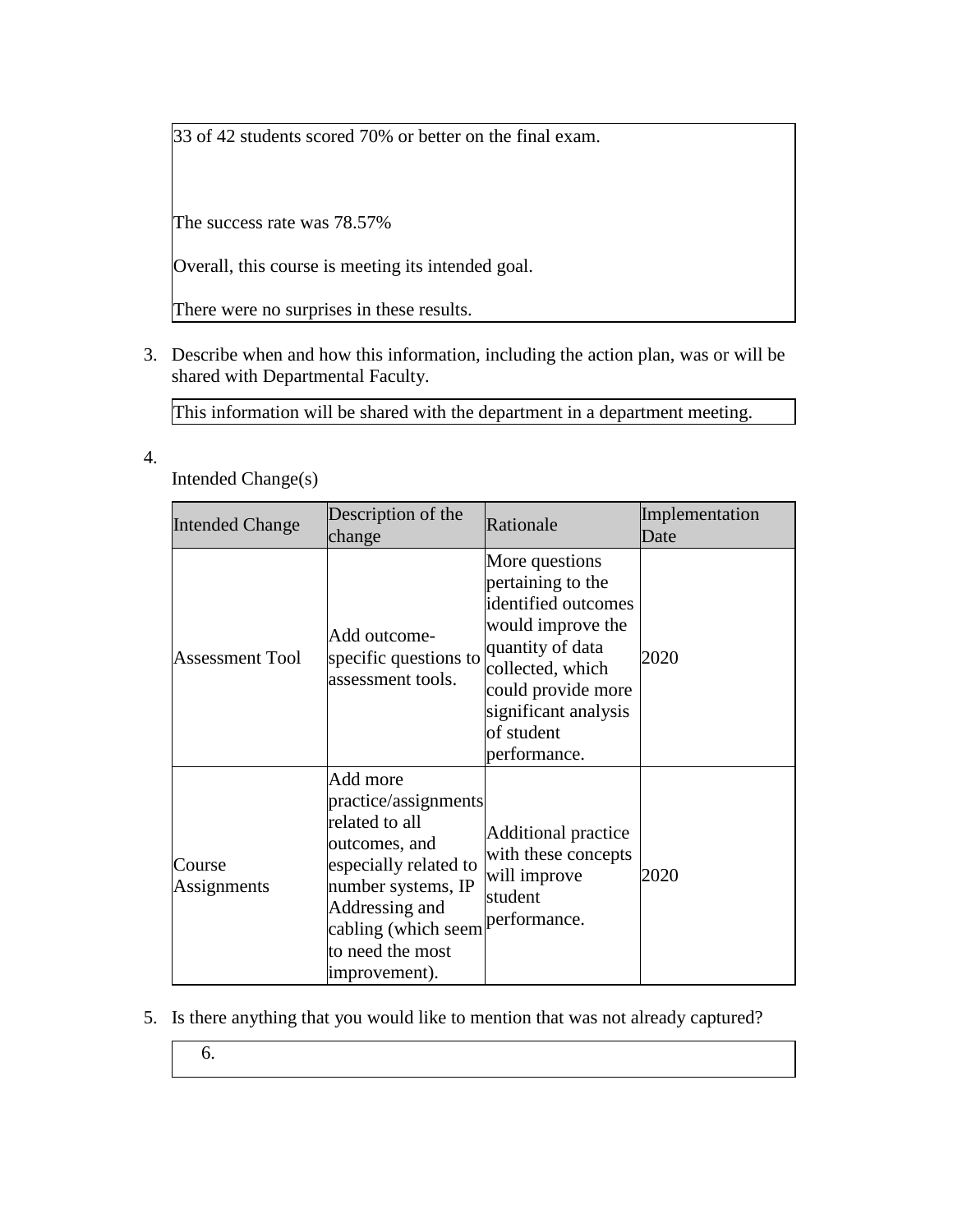# **III. Attached Files**

[CNT206-Assessment-W2019-v2](documents/CNT206%20Assessment-W2019-final-v2.xlsx)

| <b>Faculty/Preparer:</b>                                        | John Trame Date: $05/30/2019$   |  |
|-----------------------------------------------------------------|---------------------------------|--|
| <b>Department Chair:</b>                                        | Philip Geyer Date: $06/04/2019$ |  |
| <b>Dean:</b>                                                    | Eva Samulski Date: 06/05/2019   |  |
| <b>Assessment Committee Chair: Shawn Deron Date: 09/10/2019</b> |                                 |  |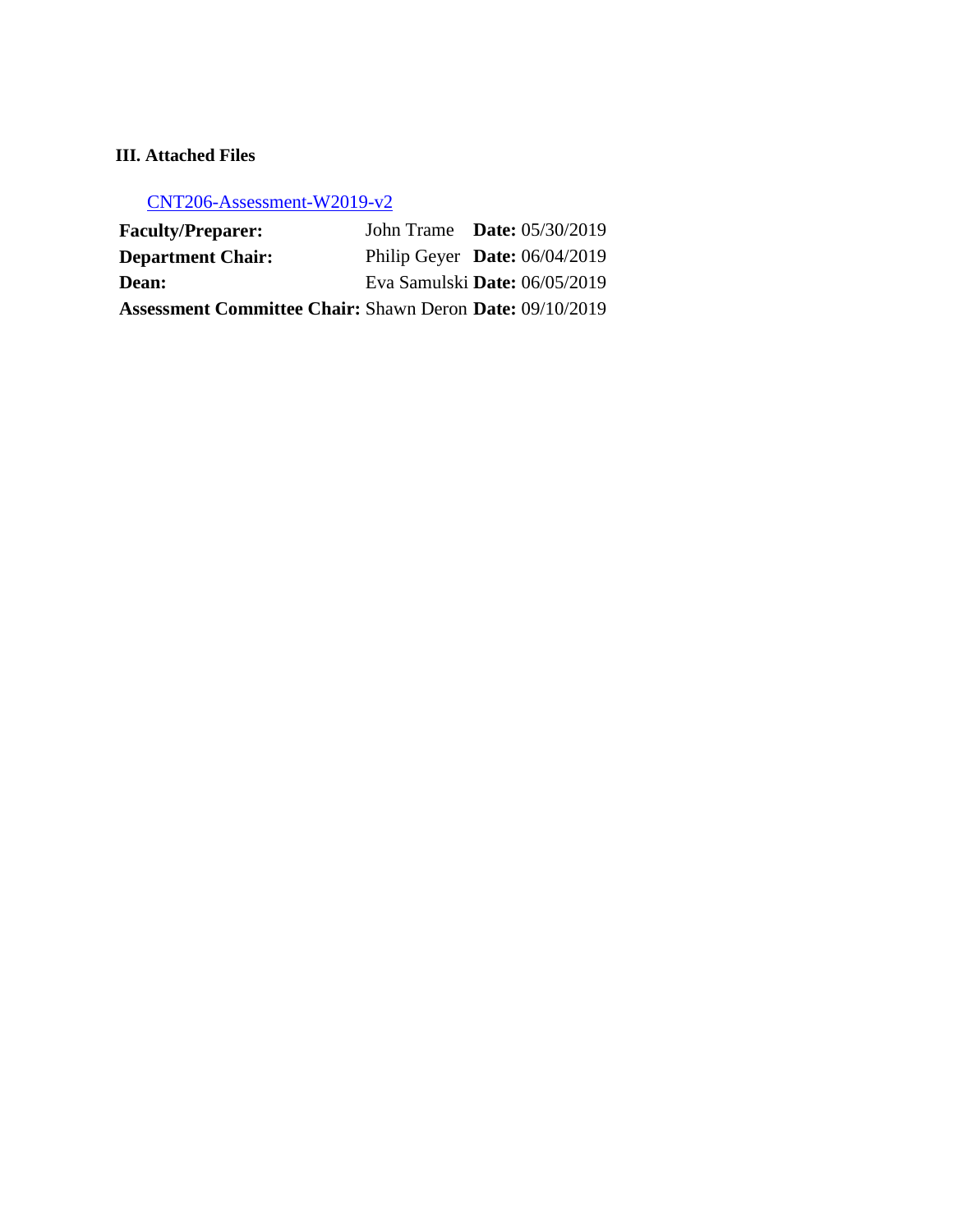**Course Assessment Report Washtenaw Community College**

| Discipline                                                           | Course Number | Title                                           |
|----------------------------------------------------------------------|---------------|-------------------------------------------------|
| Computer Networking<br>Technology                                    | 206           | CNT 206 11/21/2016-<br>Introduction to Networks |
| Division                                                             | Department    | <b>Faculty Preparer</b>                         |
| <b>Business and Computer</b><br>Computer Instruction<br>Technologies |               | James Lewis                                     |
| Date of Last Filed Assessment Report                                 |               |                                                 |

### **I. Assessment Results per Student Learning Outcome**

Outcome 1: Identify the devices and services used to support communications in data networks and the Internet

- Assessment Plan
	- o Assessment Tool: Online multiple choice final exam written by Cisco Systems
	- o Assessment Date: Fall 2016
	- o Course section(s)/other population: All sections
	- o Number students to be assessed: All students
	- o How the assessment will be scored: External evaluation
	- o Standard of success to be used for this assessment: At least 70% of the students will score 70% or better on the final exam.
	- o Who will score and analyze the data: The exam will be automatically graded by the Cisco Networking Academy server. The results will be analyzed by our full-time faculty.
- 1. Indicate the Semester(s) and year(s) assessment data were collected for this report.

| Fall (indicate years below) below) | Winter (indicate years) | SP/SU (indicate years)<br>below) |
|------------------------------------|-------------------------|----------------------------------|
| 2016                               |                         |                                  |

2. Provide assessment sample size data in the table below.

| # of students enrolled | # of students assessed |
|------------------------|------------------------|
| 34                     |                        |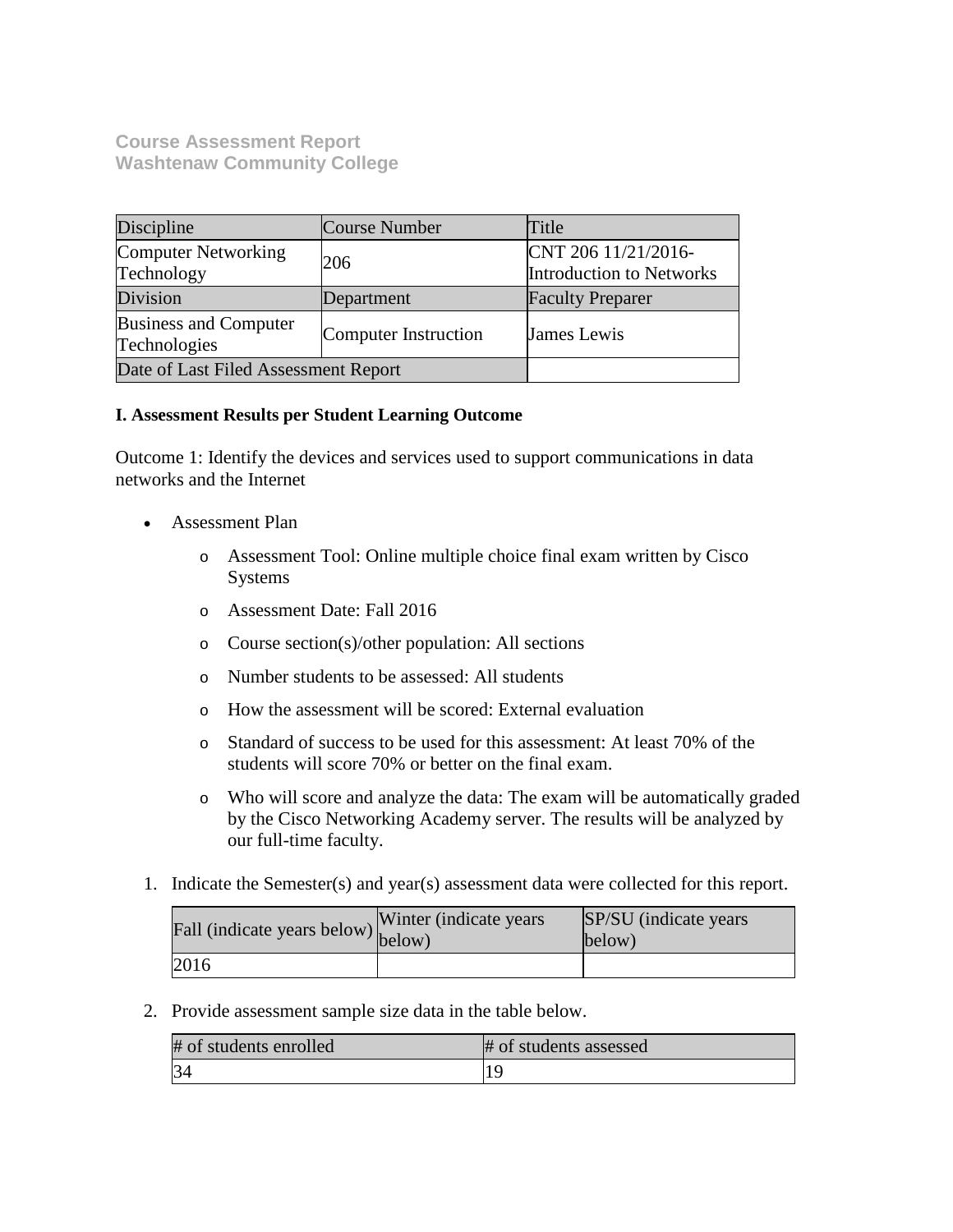3. If the number of students assessed differs from the number of students enrolled, please explain why all enrolled students were not assessed, e.g. absence, withdrawal, or did not complete activity.

Full class, 19 students, full assessment of students in my course only. For next assessment, arrangements will be made to collect data from both sections.

4. Describe how students from all populations (day students on campus, DL, MM, evening, extension center sites, etc.) were included in the assessment based on your selection criteria.

This section is F2F students, 100% of class.

5. Describe the process used to assess this outcome. Include a brief description of this tool and how it was scored.

Used Cisco designed questions that I selected from pool. Students were presented with various devices and were required to identify their role. Answer key was used to score the test questions.

6. Briefly describe assessment results based on data collected for this outcome and tool during the course assessment. Discuss the extent to which students achieved this learning outcome and indicate whether the standard of success was met for this outcome and tool.

Met Standard of Success: Yes

All students correctly answered the five outcome related questions. This exceeded the standard of success established for this outcome.

7. Based on your interpretation of the assessment results, describe the areas of strength in student achievement of this learning outcome.

Students did very well against this outcome. This is a very basic concept so expectation was that all would meet objective.

8. Based on your analysis of student performance, discuss the areas in which student achievement of this learning outcome could be improved. If student met standard of success, you may wish to identify your plans for continuous improvement.

To improve this objective, it should be revised to reflect a more challenging perception of networking. Reinstate a more focused and comprehensive objective that demonstrates actual student skills as opposed to student recalling terms and concepts.

Outcome 2: Recognize the role of protocol layers in data networks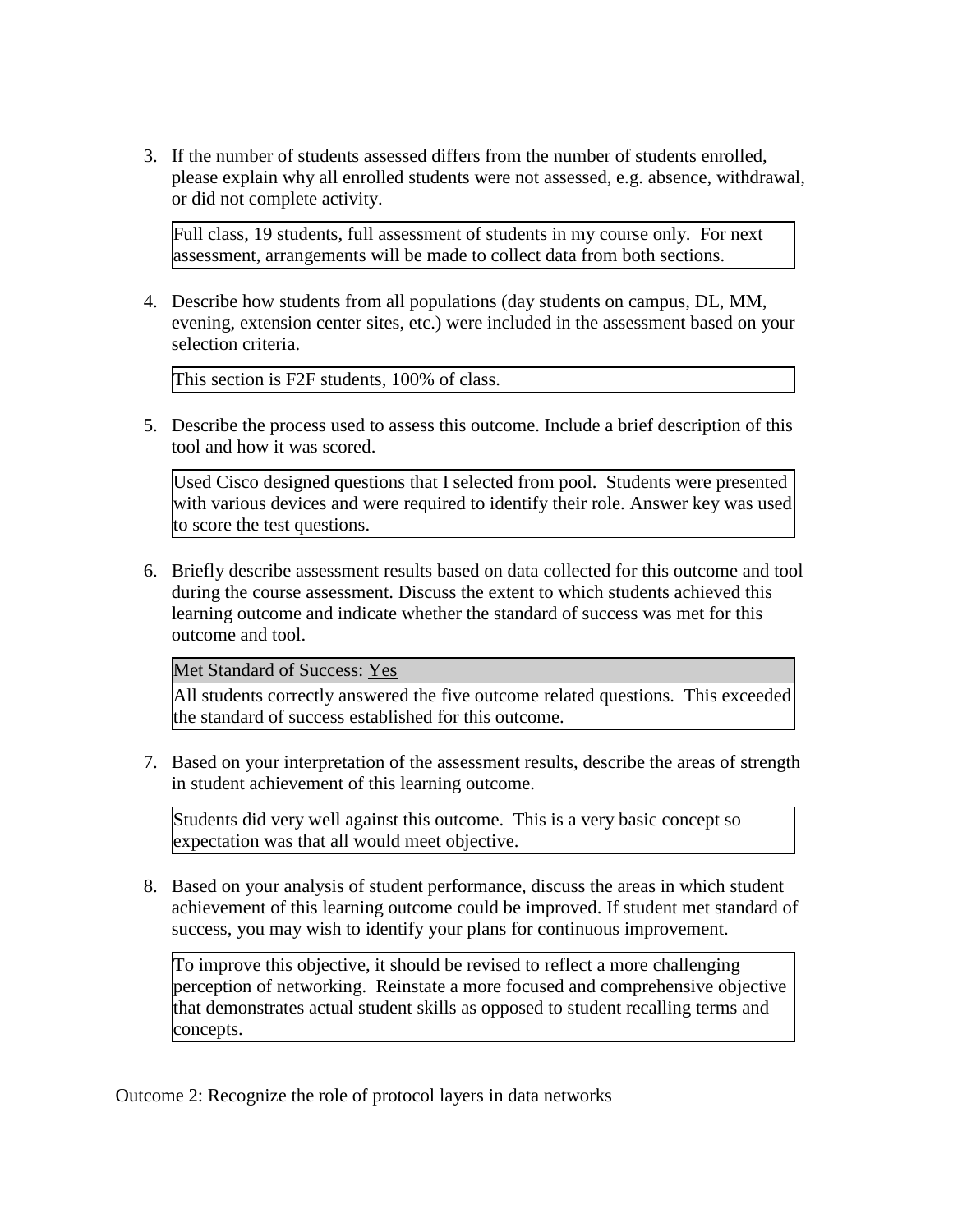- Assessment Plan
	- o Assessment Tool: Online multiple choice final exam written by Cisco Systems
	- o Assessment Date: Fall 2016
	- o Course section(s)/other population: All sections
	- o Number students to be assessed: All students
	- o How the assessment will be scored: External evaluation
	- o Standard of success to be used for this assessment: At least 70% of the students will score 70% or better on the final exam.
	- o Who will score and analyze the data: The exam will be automatically graded by the Cisco Networking Academy server. The results will be analyzed by our full-time faculty.
- 1. Indicate the Semester(s) and year(s) assessment data were collected for this report.

| Fall (indicate years below) below) | Winter (indicate years) | SP/SU (indicate years)<br>below) |
|------------------------------------|-------------------------|----------------------------------|
| 2016                               |                         |                                  |

| # of students enrolled | # of students assessed |
|------------------------|------------------------|
| 34                     |                        |

3. If the number of students assessed differs from the number of students enrolled, please explain why all enrolled students were not assessed, e.g. absence, withdrawal, or did not complete activity.

Full class, 19 students, full assessment of students in my course only. For next assessment, arrangements will be made to collect data from both sections.

4. Describe how students from all populations (day students on campus, DL, MM, evening, extension center sites, etc.) were included in the assessment based on your selection criteria.

This section is F2F students, 100% of class.

5. Describe the process used to assess this outcome. Include a brief description of this tool and how it was scored.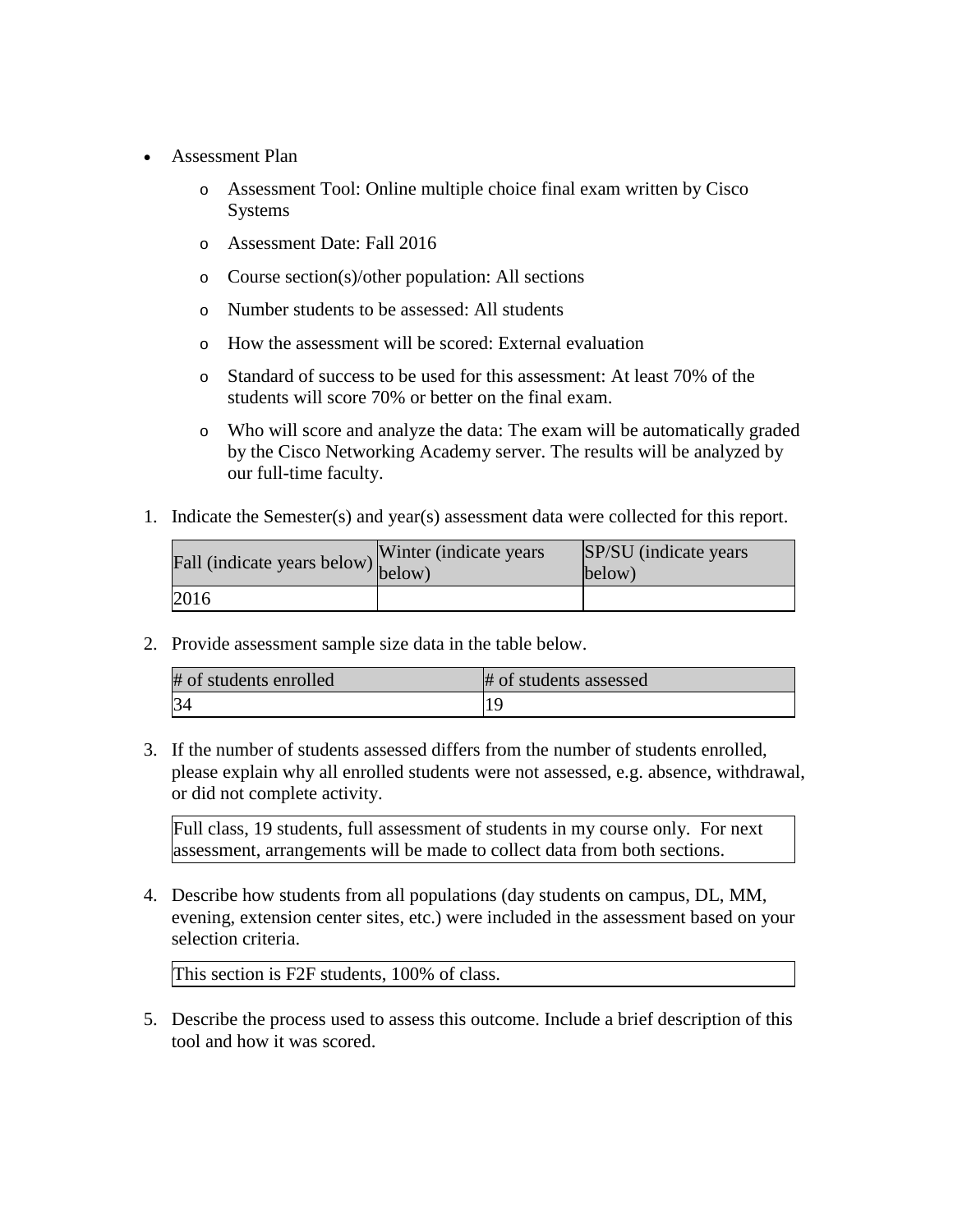Used Cisco designed questions that I selected from pool. Students were presented with various devices and were required to identify their role. Answer key was used to score the test questions.

6. Briefly describe assessment results based on data collected for this outcome and tool during the course assessment. Discuss the extent to which students achieved this learning outcome and indicate whether the standard of success was met for this outcome and tool.

Met Standard of Success: No

5% of the students (1) scored 70% or higher on the outcome related questions. This does not meet the standard of success established for this outcome.

7. Based on your interpretation of the assessment results, describe the areas of strength in student achievement of this learning outcome.

Students who did not have a traditional prerequisite course material all failed this objective significantly. Other students who had prerequisite course material did better, however, did not meet objectives. We spent an increased amount of time with remedial concepts that the course flow was sluggish.

8. Based on your analysis of student performance, discuss the areas in which student achievement of this learning outcome could be improved. If student met standard of success, you may wish to identify your plans for continuous improvement.

Reinstate CST 225 and the course pre-assessment test that we used to provide before this course was revised to accommodate online student population. See student comments in attached file.

Outcome 3: Recognize addressing and naming schemes at various layers of data networks in IPv4 and IPv6 environments.

- Assessment Plan
	- o Assessment Tool: Online multiple choice final exam written by Cisco Systems
	- o Assessment Date: Fall 2016
	- o Course section(s)/other population: All sections
	- o Number students to be assessed: All students
	- o How the assessment will be scored: External evaluation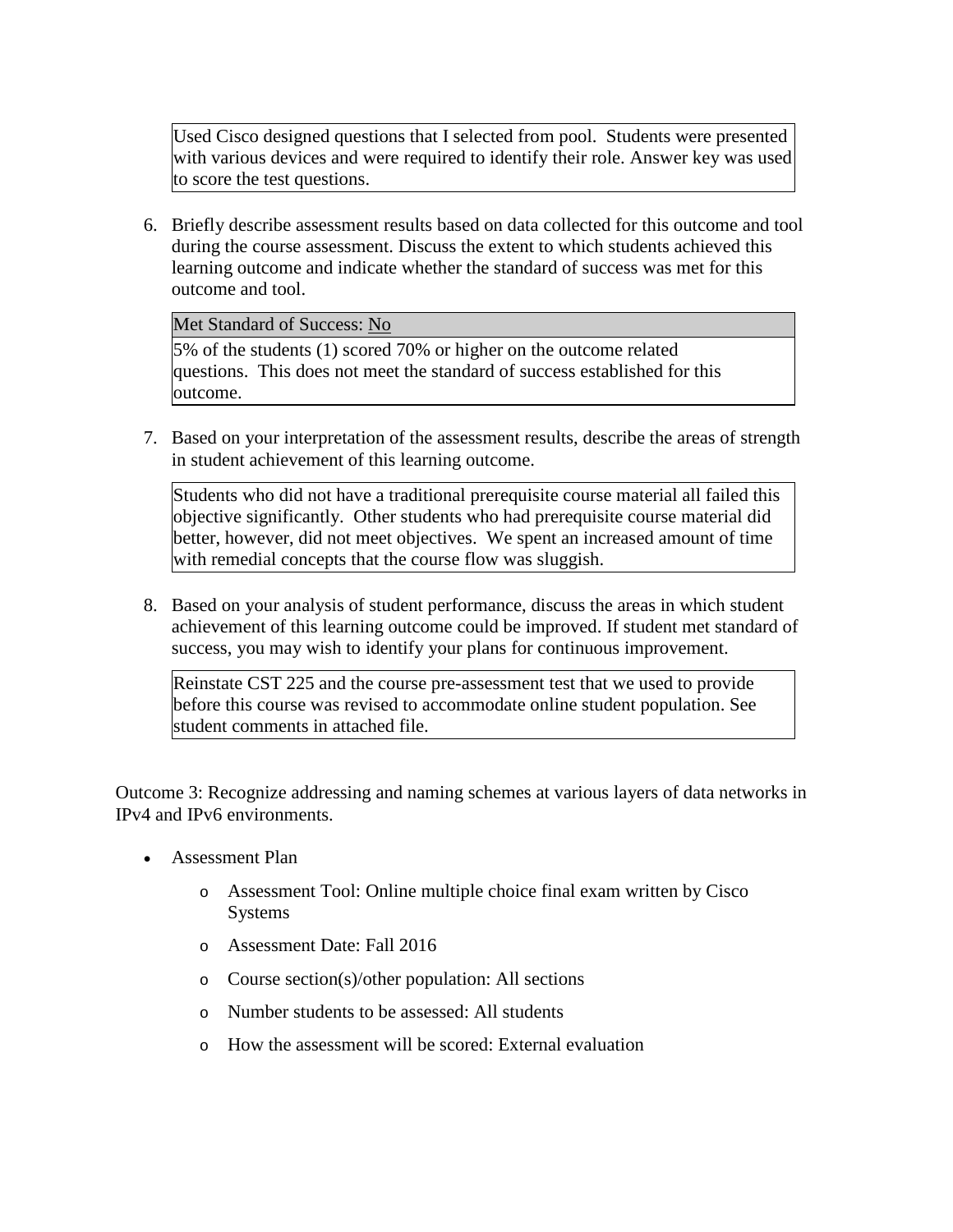- o Standard of success to be used for this assessment: At least 70% of the students will score 70% or better on the final exam.
- o Who will score and analyze the data: The exam will be automatically graded by the Cisco Networking Academy server. The results will be analyzed by our full-time faculty.
- 1. Indicate the Semester(s) and year(s) assessment data were collected for this report.

| Fall (indicate years below) below) | Winter (indicate years) | SP/SU (indicate years)<br>below) |
|------------------------------------|-------------------------|----------------------------------|
| 2016                               |                         |                                  |

| # of students enrolled | # of students assessed |
|------------------------|------------------------|
|                        |                        |

3. If the number of students assessed differs from the number of students enrolled, please explain why all enrolled students were not assessed, e.g. absence, withdrawal, or did not complete activity.

Full assessment 19/19.

4. Describe how students from all populations (day students on campus, DL, MM, evening, extension center sites, etc.) were included in the assessment based on your selection criteria.

| $F^{\gamma}$ |  |
|--------------|--|
|              |  |

5. Describe the process used to assess this outcome. Include a brief description of this tool and how it was scored.

The outcome was not assessed. The outcome needs to be rewritten.

6. Briefly describe assessment results based on data collected for this outcome and tool during the course assessment. Discuss the extent to which students achieved this learning outcome and indicate whether the standard of success was met for this outcome and tool.

Met Standard of Success: No Could not assess.

7. Based on your interpretation of the assessment results, describe the areas of strength in student achievement of this learning outcome.

Did not assess.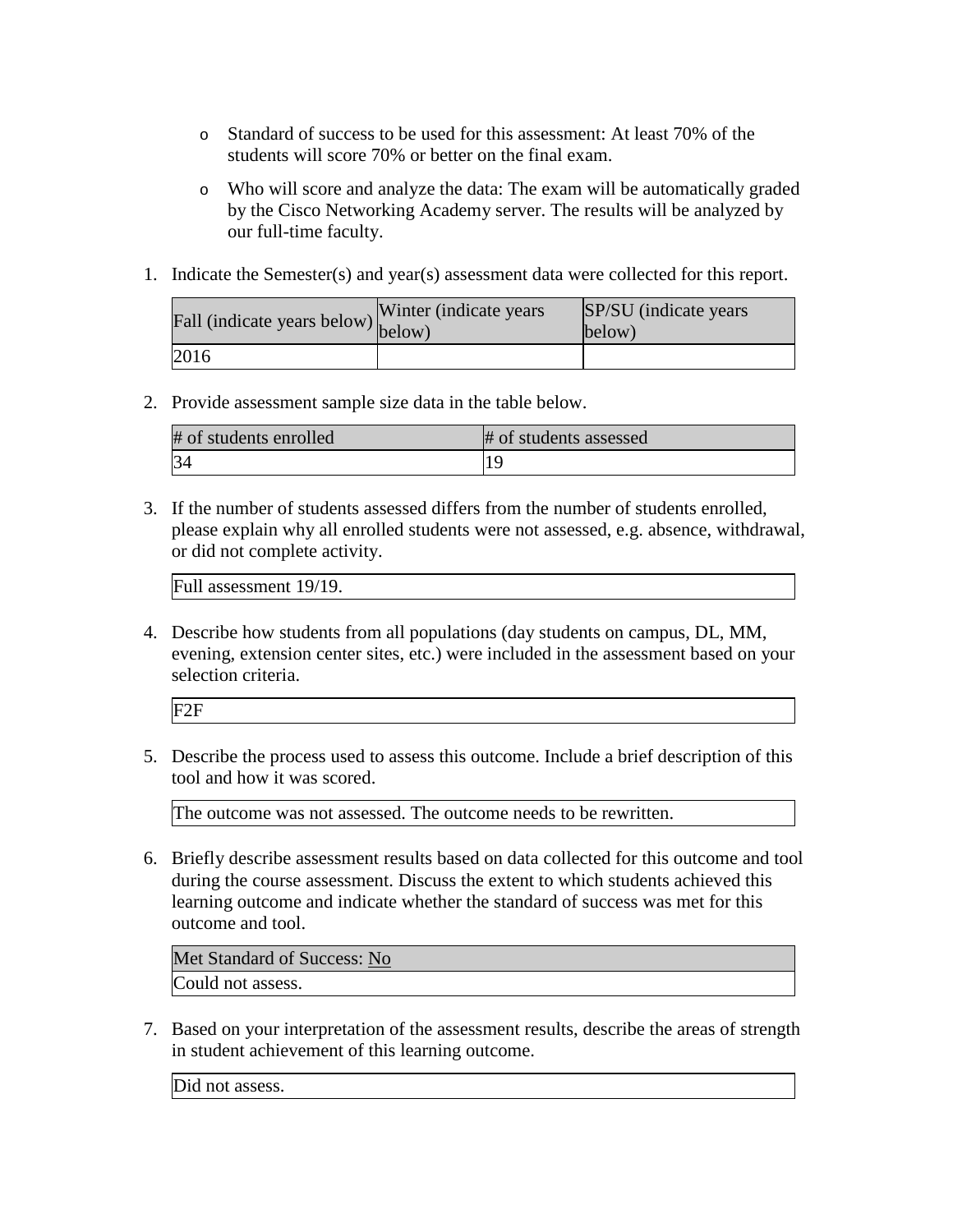8. Based on your analysis of student performance, discuss the areas in which student achievement of this learning outcome could be improved. If student met standard of success, you may wish to identify your plans for continuous improvement.

Remove this outcome and replace with something more focused on in-depth comprehension of networking concepts.

Outcome 4: Design, calculate, and apply subnet masks and addresses to fulfill given requirements in IPv4 and IPv6 networks.

- Assessment Plan
	- o Assessment Tool: Skills based assessment test
	- o Assessment Date: Fall 2016
	- o Course section(s)/other population: All sections
	- o Number students to be assessed: All students
	- o How the assessment will be scored: Departmentally-developed rubric
	- o Standard of success to be used for this assessment: 70% of the students will score 70% or higher
	- o Who will score and analyze the data: Departmental faculty
- 1. Indicate the Semester(s) and year(s) assessment data were collected for this report.

| Fall (indicate years below) $\begin{bmatrix} w \text{ line} \\ \text{below} \end{bmatrix}$ | Winter (indicate years) | SP/SU (indicate years)<br>below) |
|--------------------------------------------------------------------------------------------|-------------------------|----------------------------------|
| 2016                                                                                       |                         |                                  |

2. Provide assessment sample size data in the table below.

| # of students enrolled | # of students assessed |
|------------------------|------------------------|
| 34                     |                        |

3. If the number of students assessed differs from the number of students enrolled, please explain why all enrolled students were not assessed, e.g. absence, withdrawal, or did not complete activity.

Full assessment of my section only. Arrangements will be made in the future to acquire data from all sections.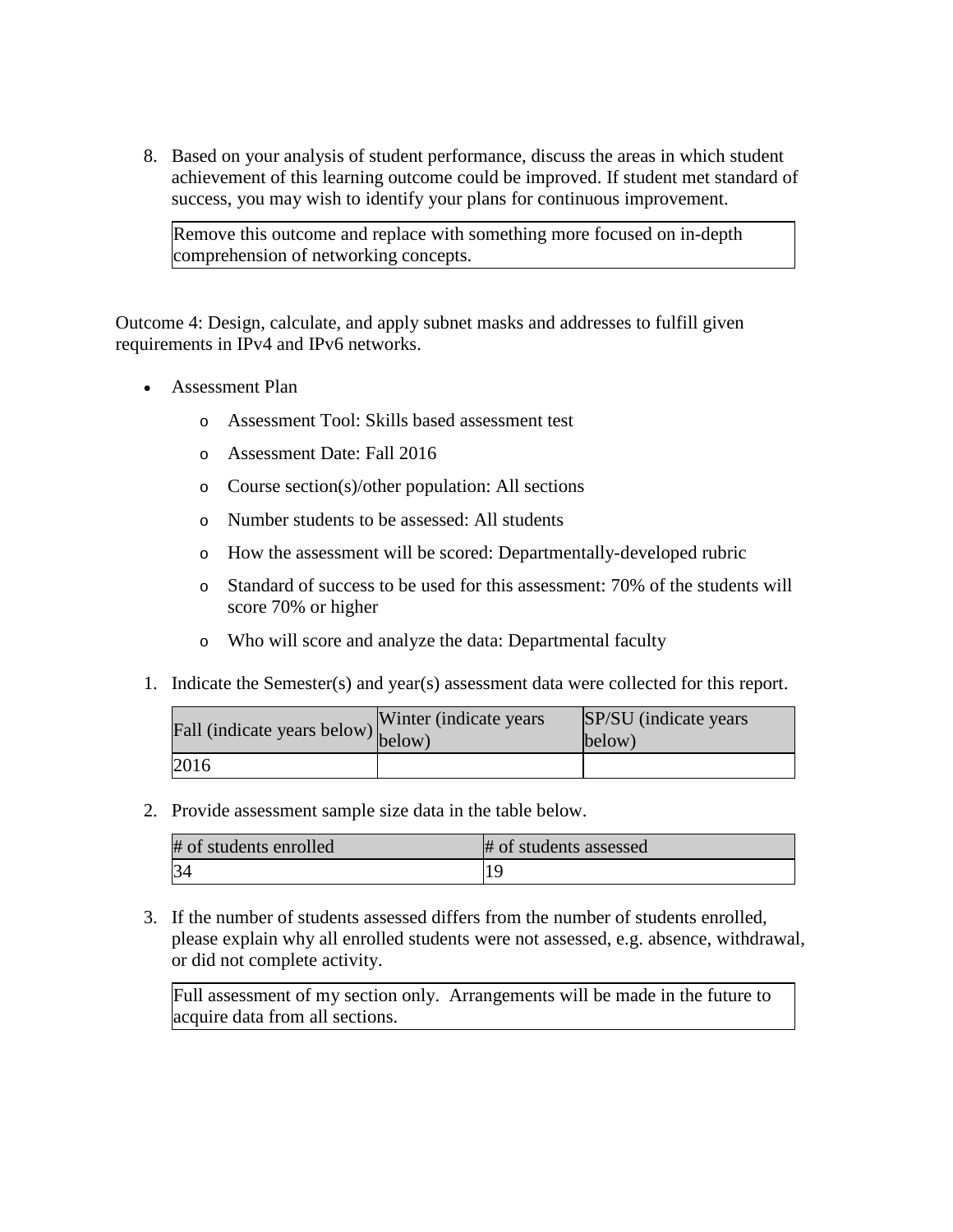4. Describe how students from all populations (day students on campus, DL, MM, evening, extension center sites, etc.) were included in the assessment based on your selection criteria.

This section was F2F.

5. Describe the process used to assess this outcome. Include a brief description of this tool and how it was scored.

Provided subnet mask information and address class and students had to determine address range, first and last host address, and broadcast address based on this information. Scored in-class assignment.

6. Briefly describe assessment results based on data collected for this outcome and tool during the course assessment. Discuss the extent to which students achieved this learning outcome and indicate whether the standard of success was met for this outcome and tool.

Met Standard of Success: No

7/19 students (36.8%) correctly answered these outcome related questions. Students could answer either correctly or incorrectly all three questions. Therefore the results is the standards of success was actually 70% of the students would score 100%. This standard was not met.

7. Based on your interpretation of the assessment results, describe the areas of strength in student achievement of this learning outcome.

Student success was distributed and not even across students. A significant amount of time was spent in remedial concepts of numbering systems, IP addressing and subnetting. More time was spent on understanding IP addressing and numbering systems in this class, than any previous class I have taught in this course.

8. Based on your analysis of student performance, discuss the areas in which student achievement of this learning outcome could be improved. If student met standard of success, you may wish to identify your plans for continuous improvement.

Reinstate CST 225 and the course pretest we used to administer before this course was reconstructed to accommodate online population.

Outcome 4: Design, calculate, and apply subnet masks and addresses to fulfill given requirements in IPv4 and IPv6 networks.

• Assessment Plan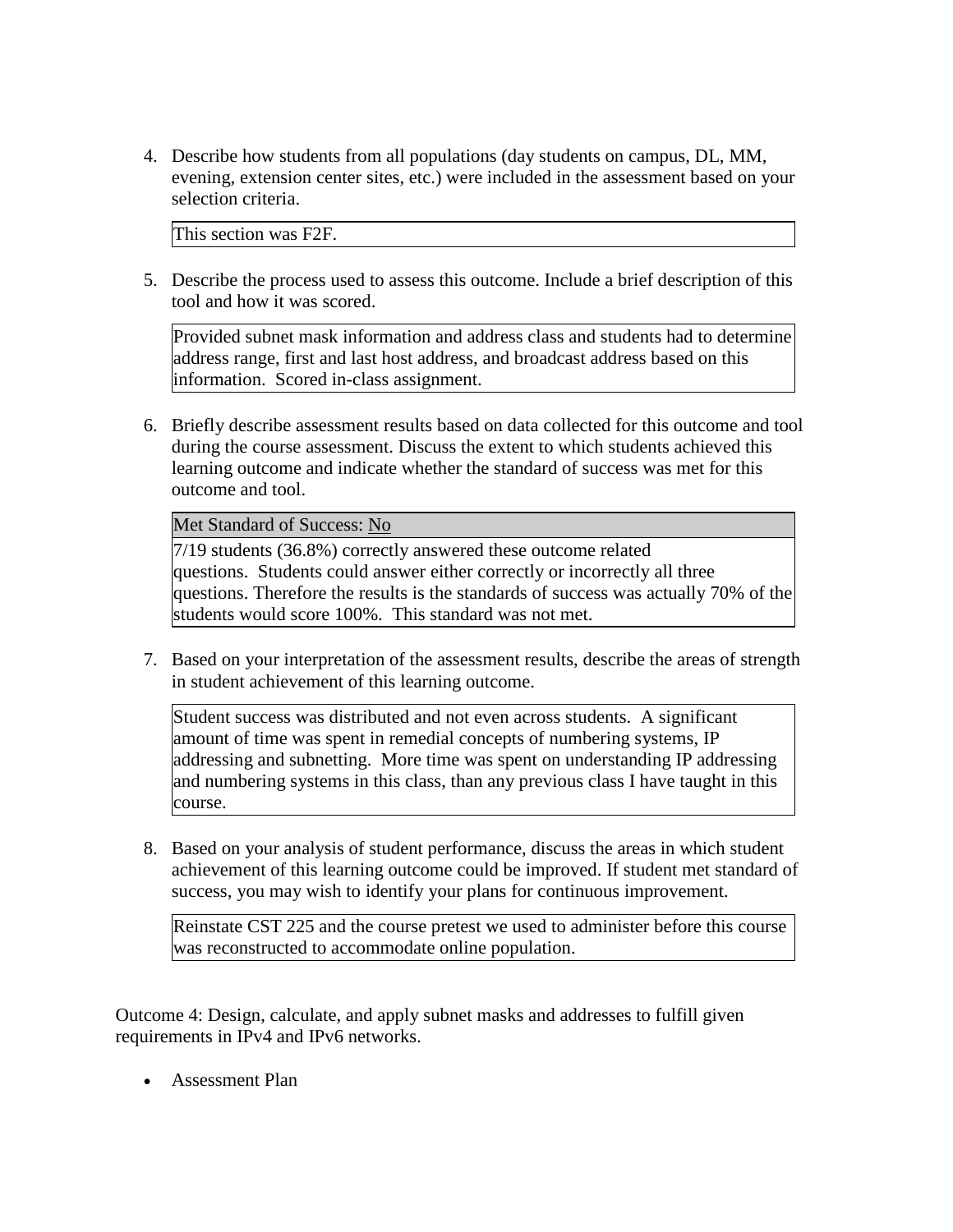- o Assessment Tool: Online multiple choice final exam written by Cisco Systems
- o Assessment Date: Fall 2016
- o Course section(s)/other population: All sections
- o Number students to be assessed: All students
- o How the assessment will be scored: External evaluation
- o Standard of success to be used for this assessment: At least 70% of the students will score 70% or better on the final exam.
- o Who will score and analyze the data: The exam will be automatically graded by the Cisco Networking Academy server. The results will be analyzed by our full-time faculty.
- 1. Indicate the Semester(s) and year(s) assessment data were collected for this report.

| Fall (indicate years below) below) | Winter (indicate years) | SP/SU (indicate years)<br>below) |
|------------------------------------|-------------------------|----------------------------------|
| 2016                               |                         |                                  |

| # of students enrolled | # of students assessed |
|------------------------|------------------------|
| 34                     |                        |

3. If the number of students assessed differs from the number of students enrolled, please explain why all enrolled students were not assessed, e.g. absence, withdrawal, or did not complete activity.

Full assessment 19/19. This outcome was not assessed with this tool.

4. Describe how students from all populations (day students on campus, DL, MM, evening, extension center sites, etc.) were included in the assessment based on your selection criteria.

F2F

5. Describe the process used to assess this outcome. Include a brief description of this tool and how it was scored.

The outcome was not assessed using this tool. The outcome needs to be rewritten.

6. Briefly describe assessment results based on data collected for this outcome and tool during the course assessment. Discuss the extent to which students achieved this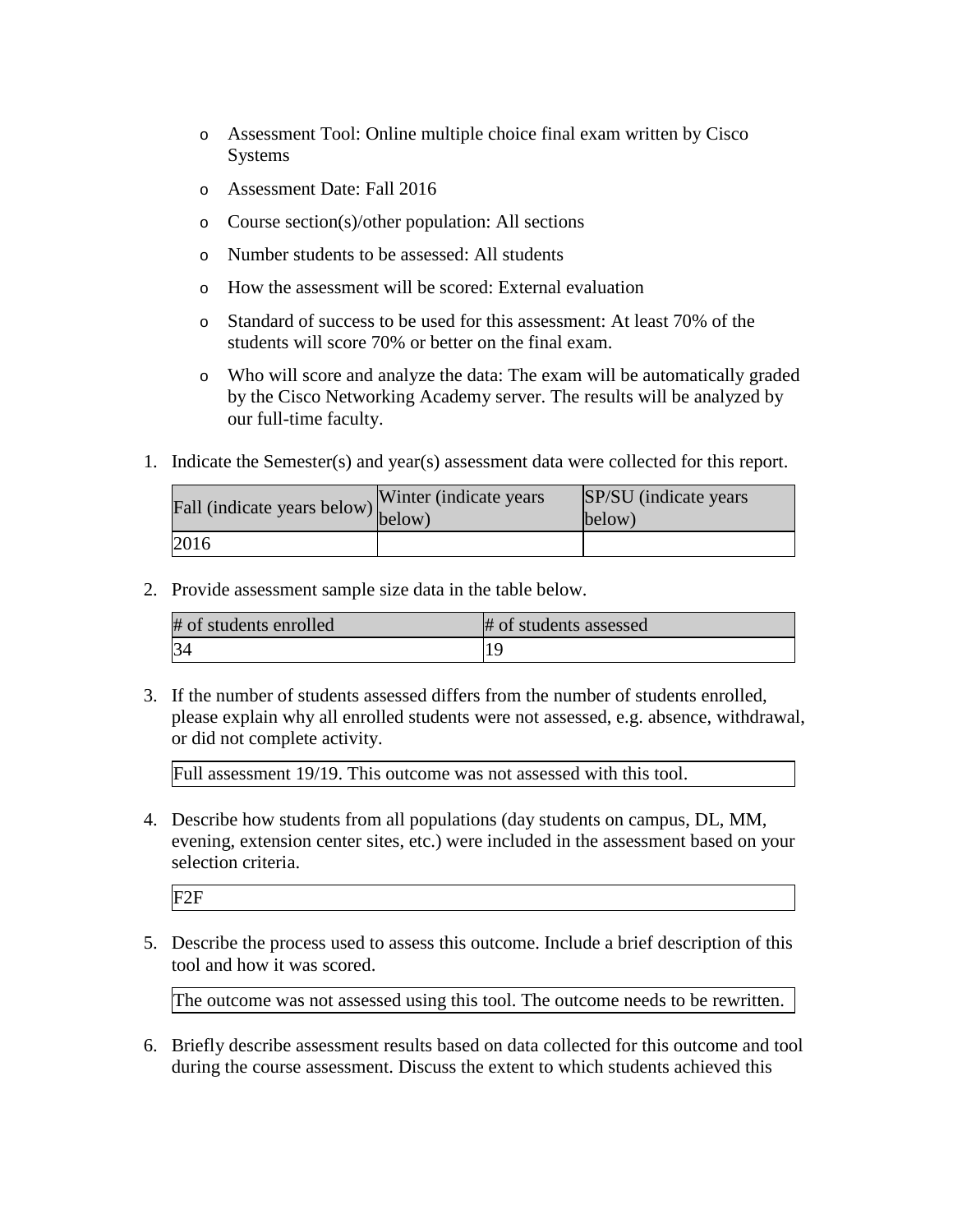learning outcome and indicate whether the standard of success was met for this outcome and tool.

Met Standard of Success: No Could not assess.

7. Based on your interpretation of the assessment results, describe the areas of strength in student achievement of this learning outcome.

Student success was distributed and not even across students. A significant amount of time was spent in remedial concepts of numbering systems, IP addressing and subnetting. More time was spent on understanding IP addressing and numbering systems in this class, than any previous class I have taught in this course.

8. Based on your analysis of student performance, discuss the areas in which student achievement of this learning outcome could be improved. If student met standard of success, you may wish to identify your plans for continuous improvement.

Reinstate CST 225 and the course pretest we used to administer before this course was reconstructed to accommodate online population.

Outcome 5: Identify and recognize fundamental Ethernet concepts, such as media, services, and operations.

- Assessment Plan
	- o Assessment Tool: Online multiple choice final exam written by Cisco Systems
	- o Assessment Date: Fall 2016
	- o Course section(s)/other population: All sections
	- o Number students to be assessed: All students
	- o How the assessment will be scored: External evaluation
	- o Standard of success to be used for this assessment: At least 70% of the students will score 70% or better on the final exam.
	- o Who will score and analyze the data: The exam will be automatically graded by the Cisco Networking Academy server. The results will be analyzed by our full-time faculty.
- 1. Indicate the Semester(s) and year(s) assessment data were collected for this report.

| $\text{unit}$ (indicate years below) Winter (indicate years | SP/SU (indicate years) |
|-------------------------------------------------------------|------------------------|
|                                                             | below)                 |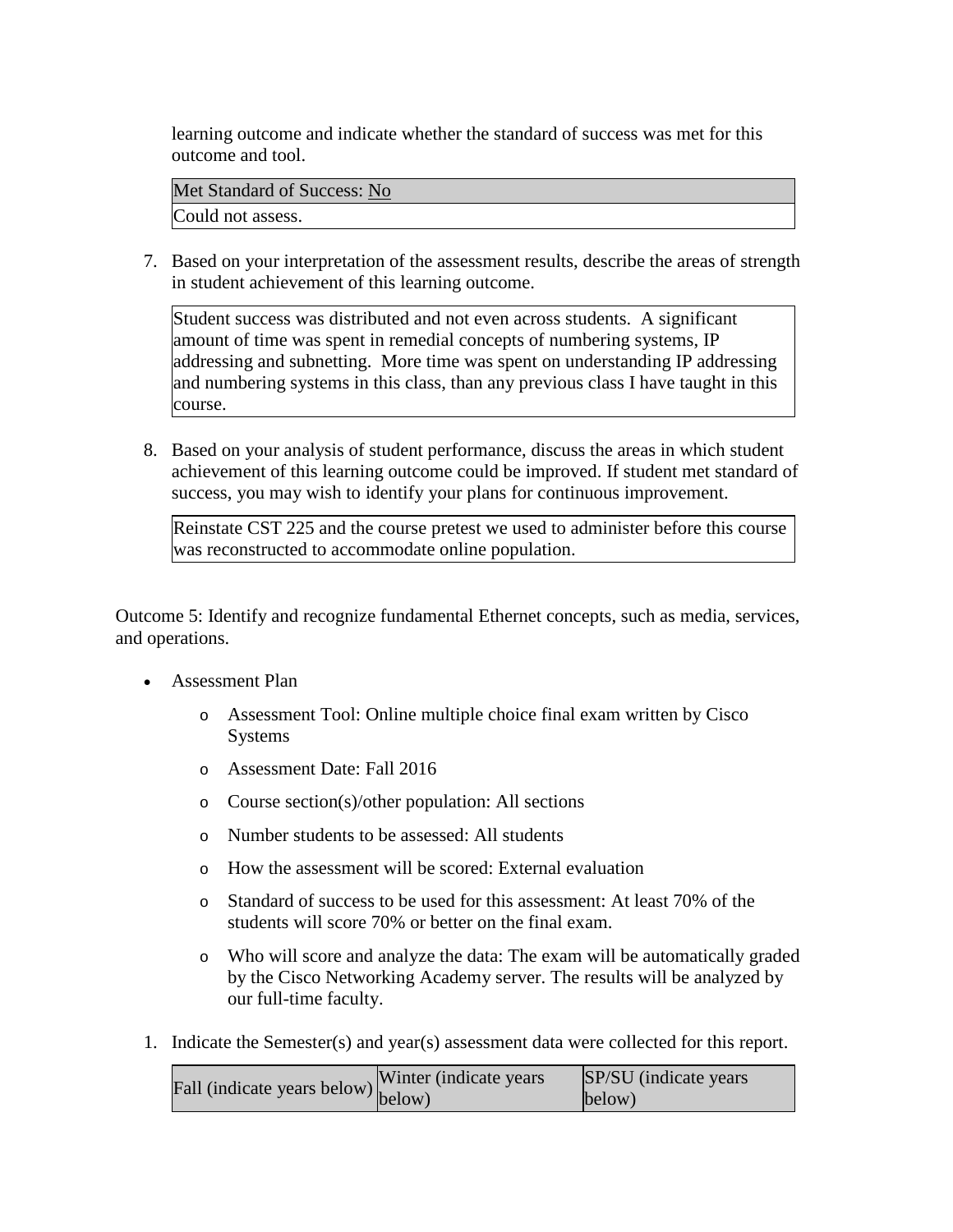| # of students enrolled | # of students assessed |
|------------------------|------------------------|
| 34                     |                        |

3. If the number of students assessed differs from the number of students enrolled, please explain why all enrolled students were not assessed, e.g. absence, withdrawal, or did not complete activity.

All students in my section were assessed. In the future, data from all sections will be acquired.

4. Describe how students from all populations (day students on campus, DL, MM, evening, extension center sites, etc.) were included in the assessment based on your selection criteria.

This section was F2F.

5. Describe the process used to assess this outcome. Include a brief description of this tool and how it was scored.

Written exam based on Cisco test questions.

6. Briefly describe assessment results based on data collected for this outcome and tool during the course assessment. Discuss the extent to which students achieved this learning outcome and indicate whether the standard of success was met for this outcome and tool.

Met Standard of Success: Yes

17/19 were successful (89.4%). Students were required to answer all questions correctly in order to get credit.

7. Based on your interpretation of the assessment results, describe the areas of strength in student achievement of this learning outcome.

The outcomes for this objective are basic and it is expected that all students should be successful.

8. Based on your analysis of student performance, discuss the areas in which student achievement of this learning outcome could be improved. If student met standard of success, you may wish to identify your plans for continuous improvement.

Reinstate a more focused and comprehensive objective that demonstrates actual student skills as opposed to student recalling terms and concepts.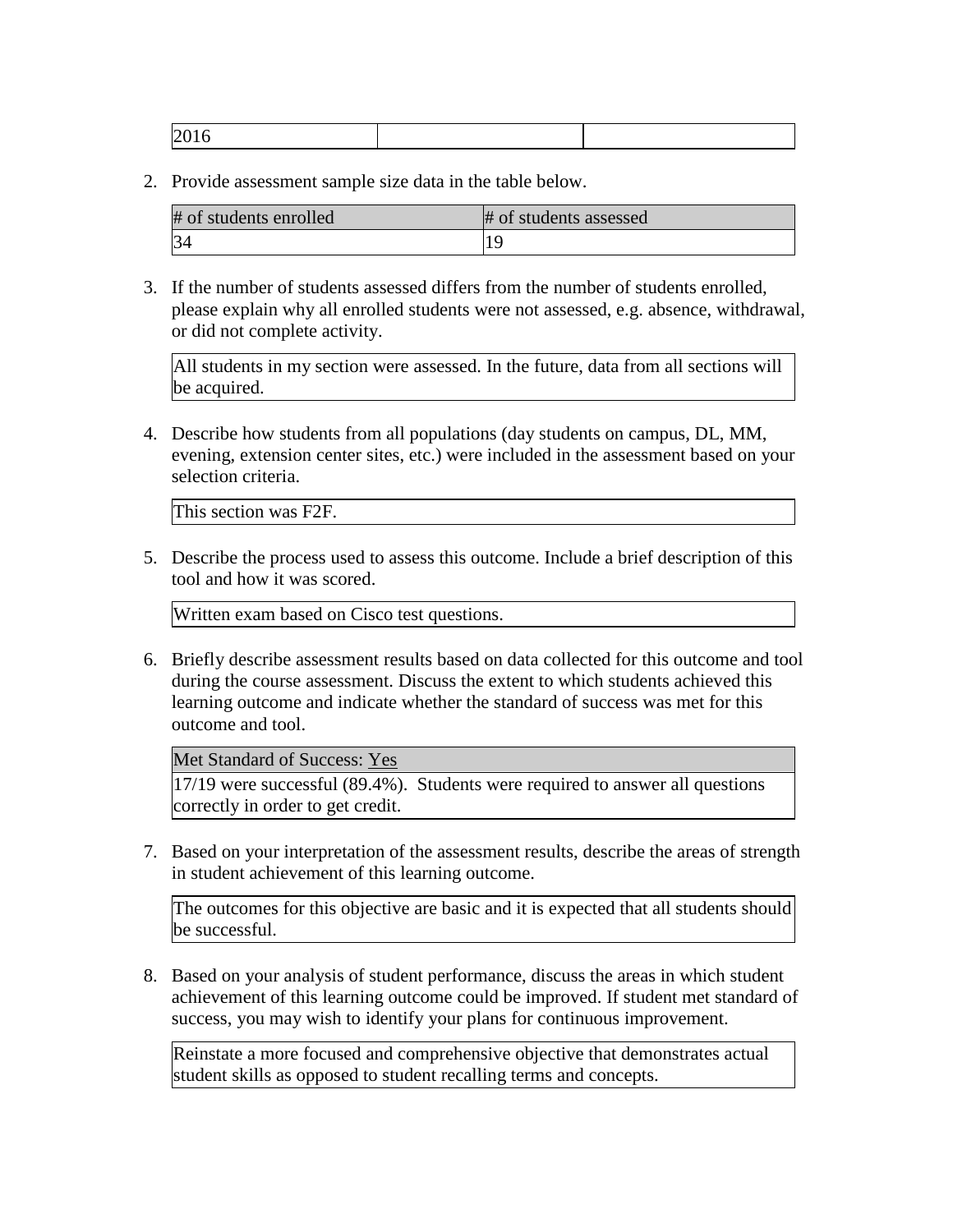Outcome 6: Build a simple Ethernet network using routers and switches.

- Assessment Plan
	- o Assessment Tool: Skills based assessment test
	- o Assessment Date: Fall 2016
	- o Course section(s)/other population: All sections
	- o Number students to be assessed: All students
	- o How the assessment will be scored: Departmentally-developed rubric
	- o Standard of success to be used for this assessment: 70% of the students will score 70% or higher
	- o Who will score and analyze the data: Departmental faculty
- 1. Indicate the Semester(s) and year(s) assessment data were collected for this report.

| Fall (indicate years below) below) | Winter (indicate years) | SP/SU (indicate years)<br>below) |
|------------------------------------|-------------------------|----------------------------------|
| 2016                               |                         |                                  |

2. Provide assessment sample size data in the table below.

| # of students enrolled | # of students assessed |
|------------------------|------------------------|
| 34                     |                        |

3. If the number of students assessed differs from the number of students enrolled, please explain why all enrolled students were not assessed, e.g. absence, withdrawal, or did not complete activity.

I assessed my section of this course. 19 of 19 students. In the future, data from all sections will be acquired.

4. Describe how students from all populations (day students on campus, DL, MM, evening, extension center sites, etc.) were included in the assessment based on your selection criteria.

My section is F2F.

5. Describe the process used to assess this outcome. Include a brief description of this tool and how it was scored.

This was a hands-on project in class. Scored as pass/fail (network must be fully functional to pass).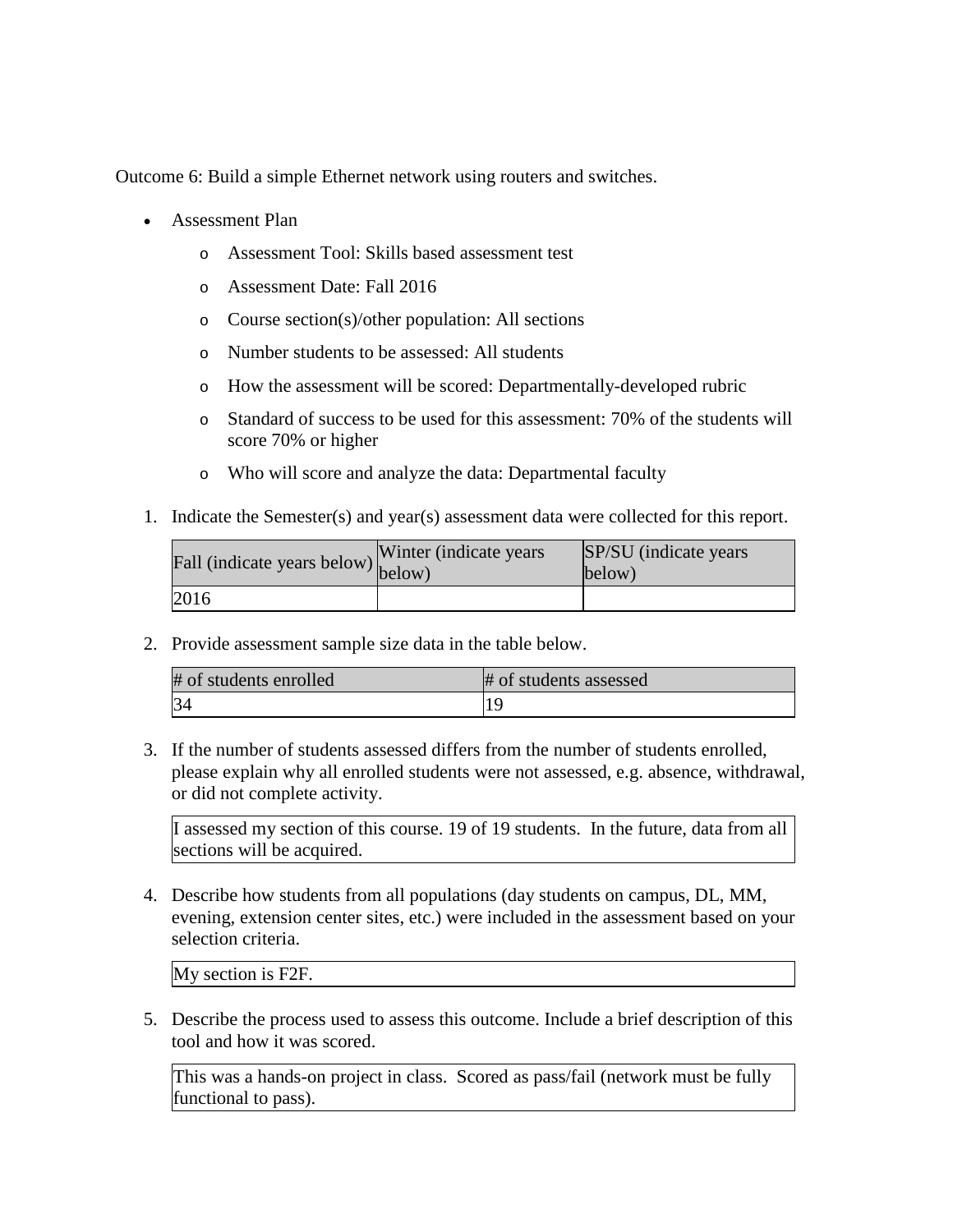6. Briefly describe assessment results based on data collected for this outcome and tool during the course assessment. Discuss the extent to which students achieved this learning outcome and indicate whether the standard of success was met for this outcome and tool.

Met Standard of Success: Yes 17/19 were successful (89.4%). This meets the standard of success.

7. Based on your interpretation of the assessment results, describe the areas of strength in student achievement of this learning outcome.

Students performed typically for a F2F class in this material. Strength in this objective was demonstrated by repetition of hands-on building and configuration of networks.

8. Based on your analysis of student performance, discuss the areas in which student achievement of this learning outcome could be improved. If student met standard of success, you may wish to identify your plans for continuous improvement.

Plans are to maintain the required hands-on exercises for this objective.

Outcome 6: Build a simple Ethernet network using routers and switches.

- Assessment Plan
	- o Assessment Tool: Online multiple choice final exam written by Cisco Systems
	- o Assessment Date: Fall 2016
	- o Course section(s)/other population: All students
	- o Number students to be assessed: All students
	- o How the assessment will be scored: External evaluation
	- o Standard of success to be used for this assessment: At least 70% of the students will score 70% or better on the final exam.
	- o Who will score and analyze the data: The exam will be automatically graded by the Cisco Networking Academy server. The results will be analyzed by our full-time faculty.
- 1. Indicate the Semester(s) and year(s) assessment data were collected for this report.

| Fall (indicate years below) below) | Winter (indicate years) | SP/SU (indicate years)<br>below) |
|------------------------------------|-------------------------|----------------------------------|
| 2016                               |                         |                                  |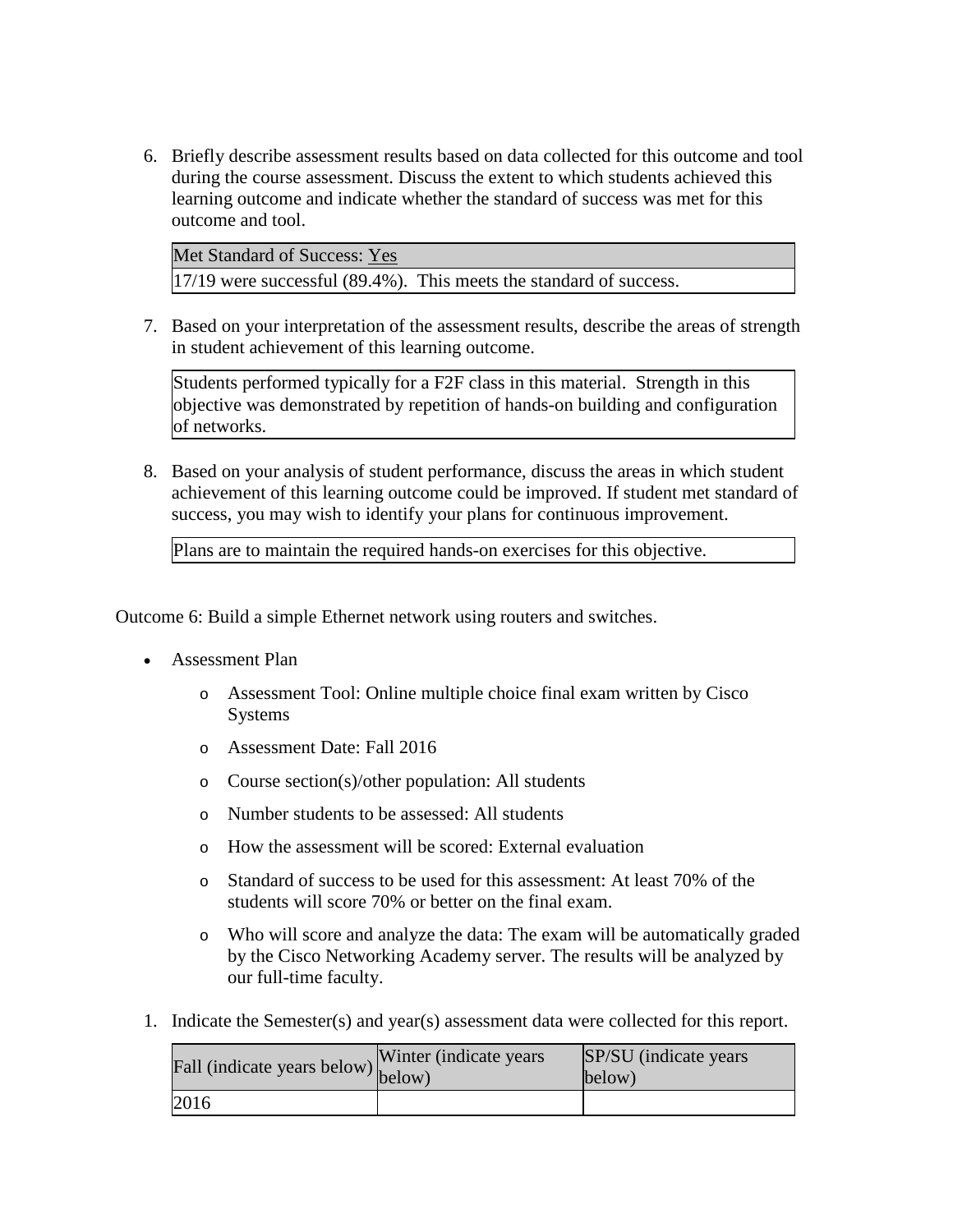| # of students enrolled | # of students assessed |
|------------------------|------------------------|
| 34                     |                        |

3. If the number of students assessed differs from the number of students enrolled, please explain why all enrolled students were not assessed, e.g. absence, withdrawal, or did not complete activity.

Full assessment 19/19. This outcome was not assessed with this tool.

4. Describe how students from all populations (day students on campus, DL, MM, evening, extension center sites, etc.) were included in the assessment based on your selection criteria.

F2F

5. Describe the process used to assess this outcome. Include a brief description of this tool and how it was scored.

The outcome was not assessed using this tool. The outcome needs to be rewritten.

6. Briefly describe assessment results based on data collected for this outcome and tool during the course assessment. Discuss the extent to which students achieved this learning outcome and indicate whether the standard of success was met for this outcome and tool.

Met Standard of Success: No Could not assess.

7. Based on your interpretation of the assessment results, describe the areas of strength in student achievement of this learning outcome.

Students performed typically for a F2F class in this material. Strength in this objective was demonstrated by repetition of hands-on building and configuration of networks.

8. Based on your analysis of student performance, discuss the areas in which student achievement of this learning outcome could be improved. If student met standard of success, you may wish to identify your plans for continuous improvement.

Plans are to maintain the required hands-on exercises for this objective.

Outcome 7: Use Cisco command-line interface (CLI) commands to perform basic router and switch configurations.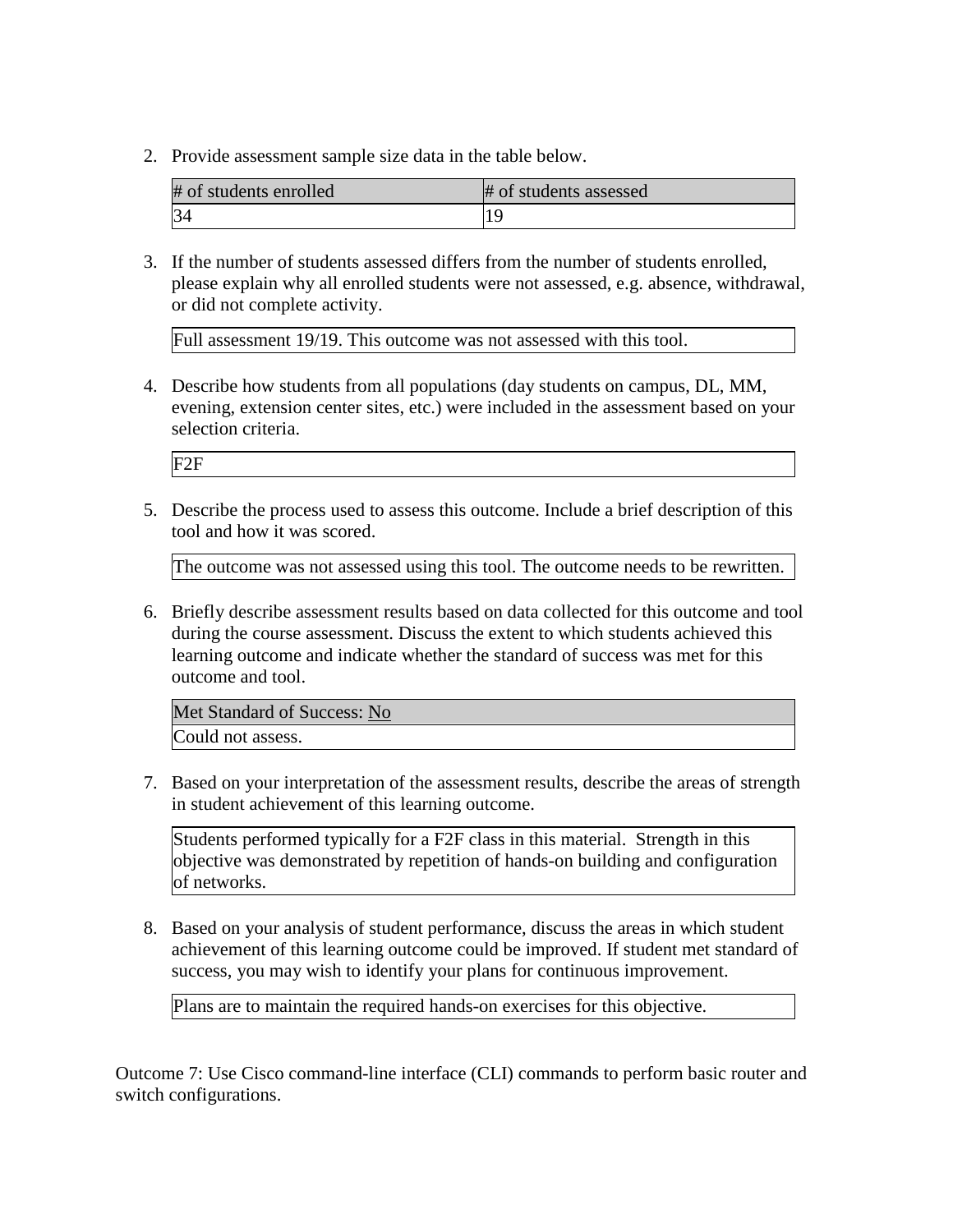- Assessment Plan
	- o Assessment Tool: Skills based assessment test
	- o Assessment Date: Fall 2016
	- o Course section(s)/other population: All sections
	- o Number students to be assessed: All students
	- o How the assessment will be scored: Departmentally-developed rubric
	- o Standard of success to be used for this assessment: 70% of the students will score 70% or higher
	- o Who will score and analyze the data: Departmental faculty
- 1. Indicate the Semester(s) and year(s) assessment data were collected for this report.

| Fall (indicate years below) below) | Winter (indicate years) | SP/SU (indicate years)<br>below) |
|------------------------------------|-------------------------|----------------------------------|
| 2016                               |                         |                                  |

| # of students enrolled | # of students assessed |
|------------------------|------------------------|
| 34                     |                        |

3. If the number of students assessed differs from the number of students enrolled, please explain why all enrolled students were not assessed, e.g. absence, withdrawal, or did not complete activity.

Full class, 19 students, full assessment of students in my course only. For next assessment, arrangements will be made to collect data from both sections.

4. Describe how students from all populations (day students on campus, DL, MM, evening, extension center sites, etc.) were included in the assessment based on your selection criteria.

This section is F2F students, 100% of class.

5. Describe the process used to assess this outcome. Include a brief description of this tool and how it was scored.

Used Cisco designed questions that I selected from pool. Students were presented with various devices and were required to identify their role. Answer key was used to score the test questions.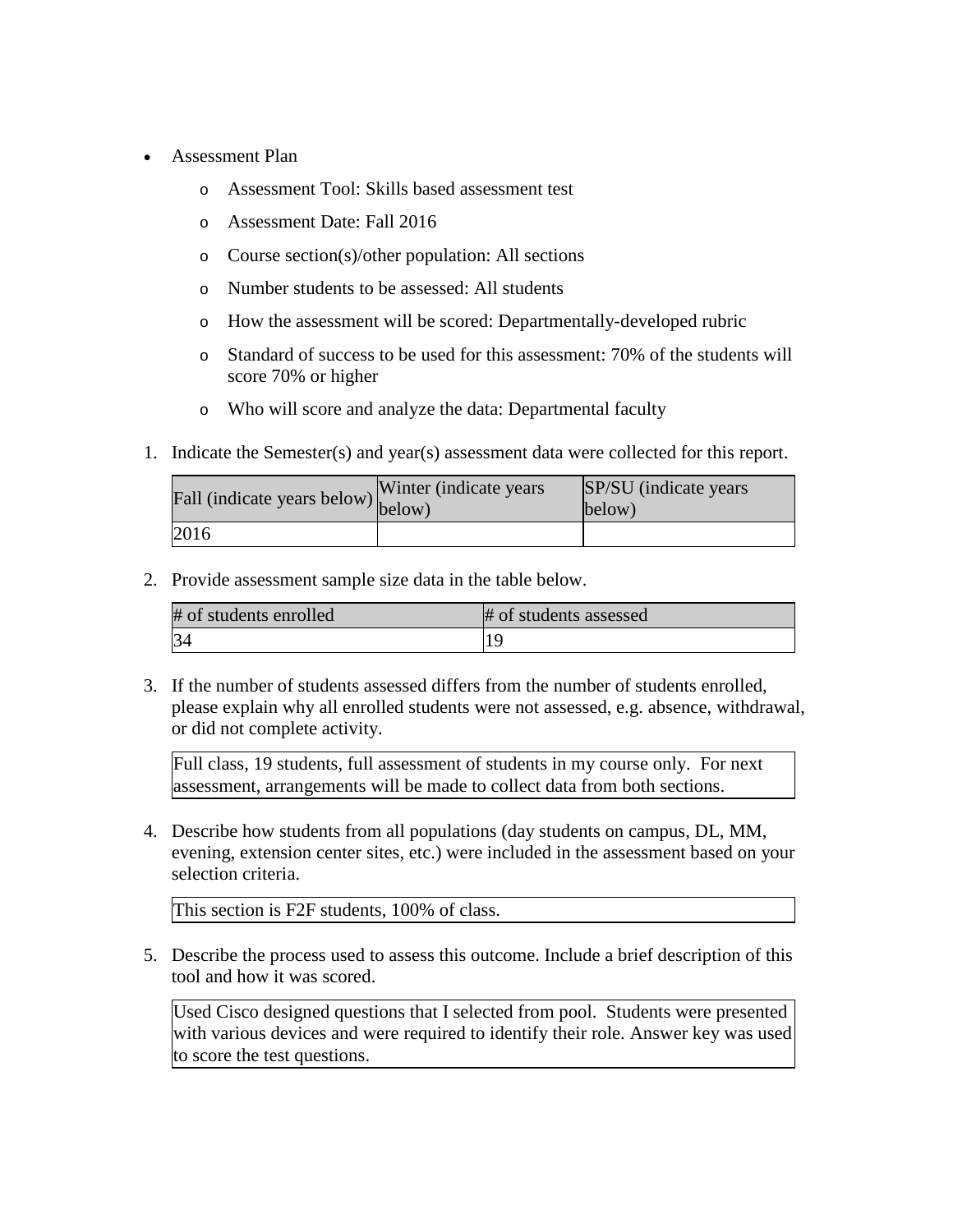6. Briefly describe assessment results based on data collected for this outcome and tool during the course assessment. Discuss the extent to which students achieved this learning outcome and indicate whether the standard of success was met for this outcome and tool.

Met Standard of Success: Yes

All students correctly answered the five outcome related questions. This exceeded the standard of success established for this outcome.

7. Based on your interpretation of the assessment results, describe the areas of strength in student achievement of this learning outcome.

Strength in this objective was demonstrated by repetition of using the command line in hands-on exercises.

8. Based on your analysis of student performance, discuss the areas in which student achievement of this learning outcome could be improved. If student met standard of success, you may wish to identify your plans for continuous improvement.

Plans are to maintain the required hands-on exercises for this objective.

Outcome 7: Use Cisco command-line interface (CLI) commands to perform basic router and switch configurations.

- Assessment Plan
	- o Assessment Tool: Online multiple choice final exam written by Cisco Systems.
	- o Assessment Date: Fall 2016
	- o Course section(s)/other population: All sections
	- o Number students to be assessed: All students
	- o How the assessment will be scored: External evaluation
	- o Standard of success to be used for this assessment: At least 70% of the students will score 70% or better on the final exam.
	- o Who will score and analyze the data: The exam will be automatically graded by the Cisco Networking Academy server. The results will be analyzed by our full-time faculty.
- 1. Indicate the Semester(s) and year(s) assessment data were collected for this report.

|                                                                  | Winter (indicate years) | <b>SP/SU</b> (indicate years) |
|------------------------------------------------------------------|-------------------------|-------------------------------|
| Fall (indicate years below) $\begin{bmatrix}$ <sup>W Inter</sup> |                         | below)                        |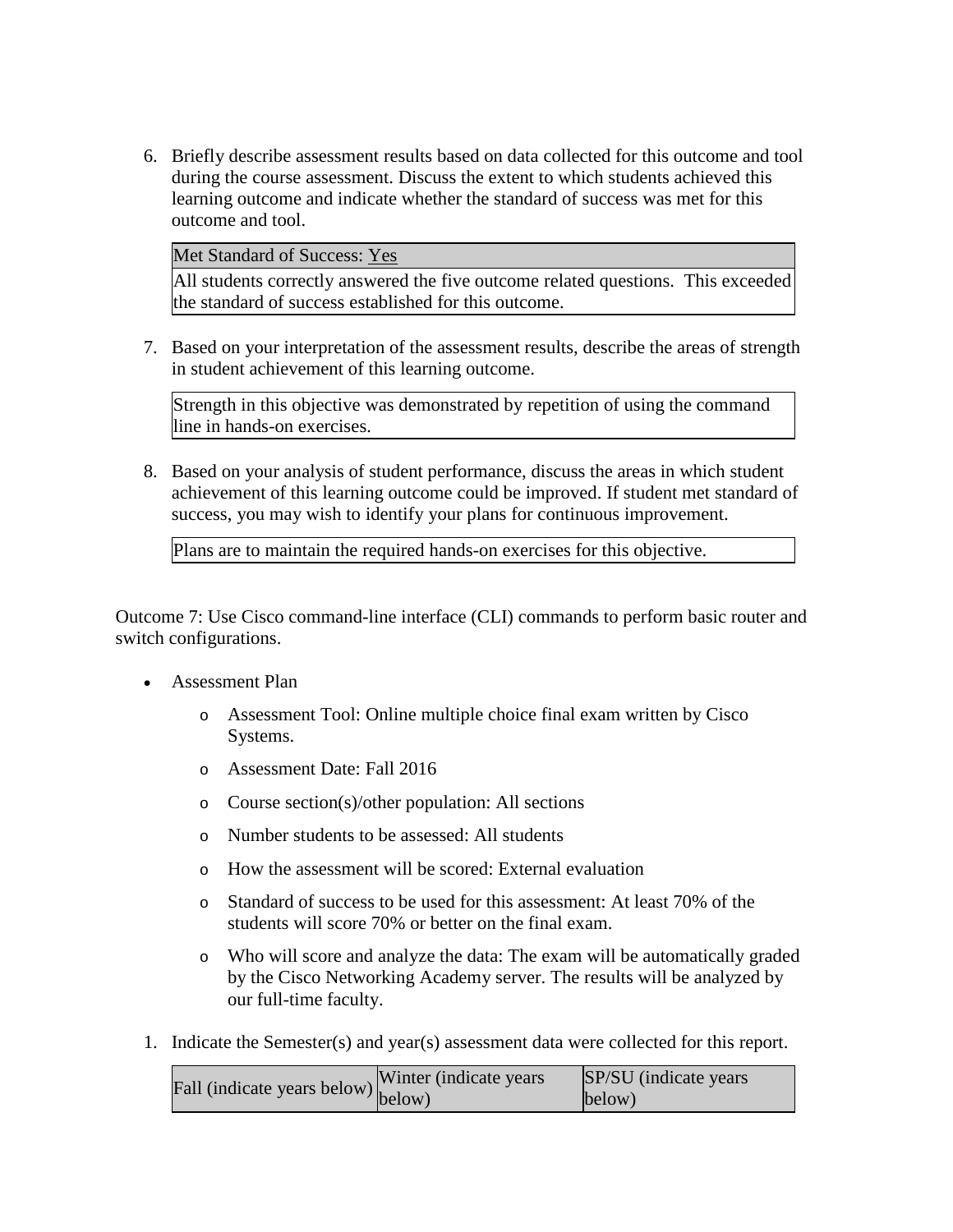| $\sim$ |  |
|--------|--|

| # of students enrolled | # of students assessed |
|------------------------|------------------------|
| 34                     |                        |

3. If the number of students assessed differs from the number of students enrolled, please explain why all enrolled students were not assessed, e.g. absence, withdrawal, or did not complete activity.

Full assessment 19/19. This outcome was not assessed with this tool.

4. Describe how students from all populations (day students on campus, DL, MM, evening, extension center sites, etc.) were included in the assessment based on your selection criteria.

F2F

5. Describe the process used to assess this outcome. Include a brief description of this tool and how it was scored.

The outcome was not assessed using this tool. The outcome needs to be rewritten.

6. Briefly describe assessment results based on data collected for this outcome and tool during the course assessment. Discuss the extent to which students achieved this learning outcome and indicate whether the standard of success was met for this outcome and tool.

Met Standard of Success: No Could not assess.

7. Based on your interpretation of the assessment results, describe the areas of strength in student achievement of this learning outcome.

Strength in this objective was demonstrated by repetition of using the command line in hands-on exercises.

8. Based on your analysis of student performance, discuss the areas in which student achievement of this learning outcome could be improved. If student met standard of success, you may wish to identify your plans for continuous improvement.

Plans are to maintain the required hands-on exercises for this objective.

Outcome 8: Utilize common network utilities to verify small network operations and analyze data traffic.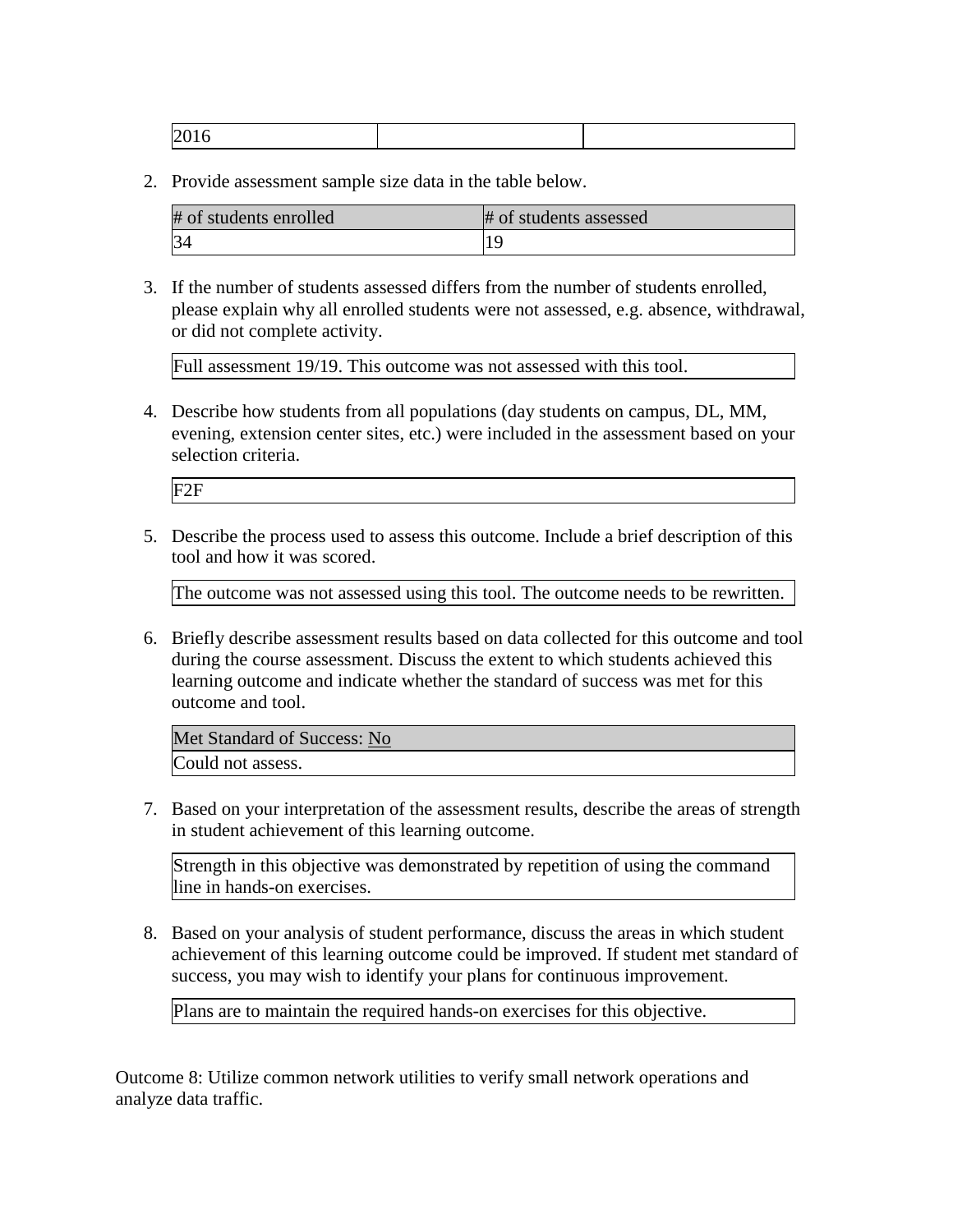- Assessment Plan
	- o Assessment Tool: Skills based assessment test
	- o Assessment Date: Fall 2016
	- o Course section(s)/other population: All sections
	- o Number students to be assessed: All students
	- o How the assessment will be scored: Departmentally-developed rubric
	- o Standard of success to be used for this assessment: 70% of the students will score 70% or higher
	- o Who will score and analyze the data: Departmental faculty
- 1. Indicate the Semester(s) and year(s) assessment data were collected for this report.

| Fall (indicate years below) below) | Winter (indicate years) | SP/SU (indicate years)<br>below) |
|------------------------------------|-------------------------|----------------------------------|
| 2016                               |                         |                                  |

| # of students enrolled | # of students assessed |
|------------------------|------------------------|
| 34                     |                        |

3. If the number of students assessed differs from the number of students enrolled, please explain why all enrolled students were not assessed, e.g. absence, withdrawal, or did not complete activity.

I assessed my section only. Full class, 19 of 19 students. In the future, data from all sections will be included in the assessment.

4. Describe how students from all populations (day students on campus, DL, MM, evening, extension center sites, etc.) were included in the assessment based on your selection criteria.

This section is F2F.

5. Describe the process used to assess this outcome. Include a brief description of this tool and how it was scored.

Used common network monitoring tools in a live environment including Wireshark, Putty, nslookup, traceroute and ping.

6. Briefly describe assessment results based on data collected for this outcome and tool during the course assessment. Discuss the extent to which students achieved this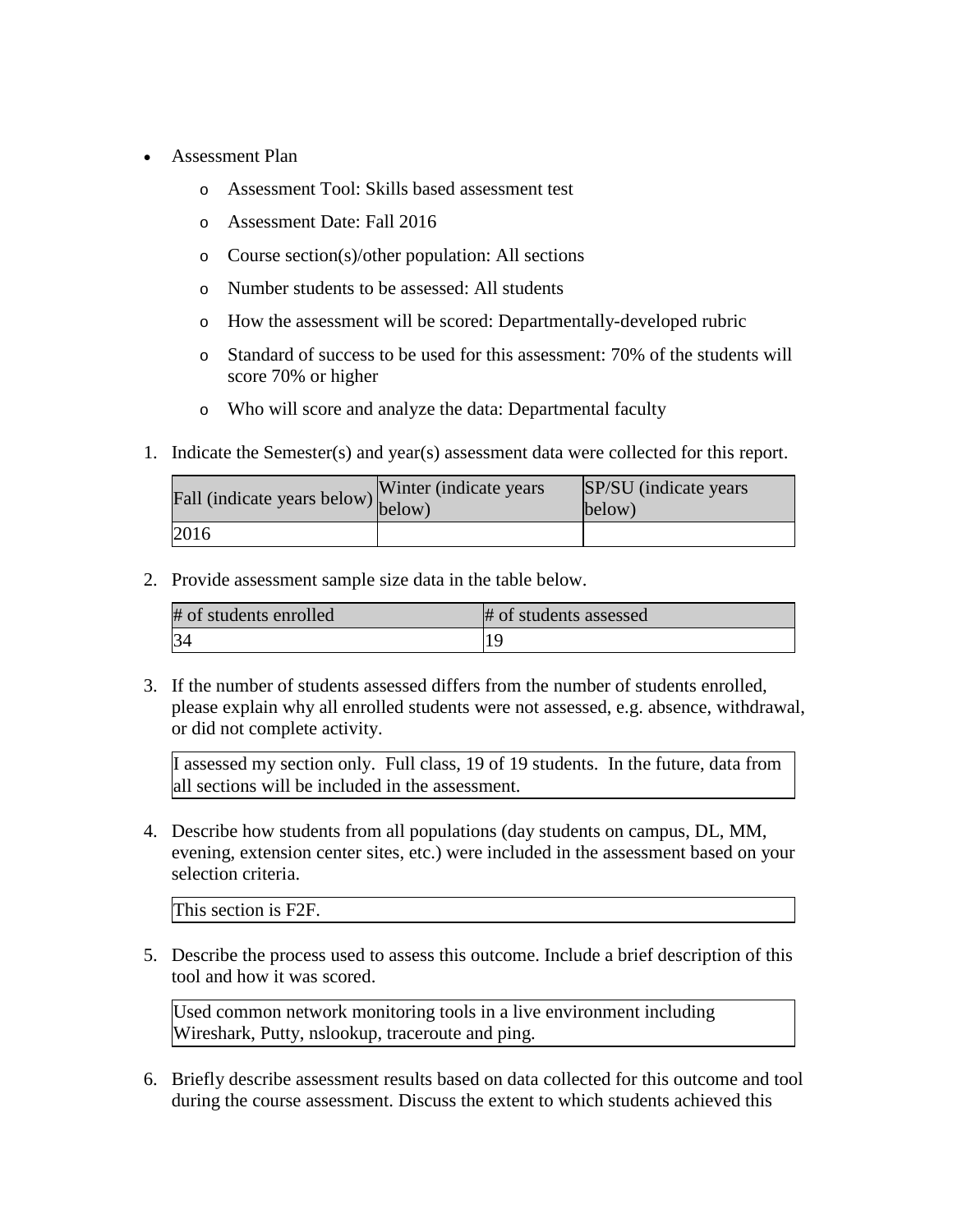learning outcome and indicate whether the standard of success was met for this outcome and tool.

Met Standard of Success: Yes 19/19 were successful. 100% of the students met the standard of success.

7. Based on your interpretation of the assessment results, describe the areas of strength in student achievement of this learning outcome.

Students performed typically for a F2F class in this material. Strength in this objective was demonstrated by repetition of hands-on monitoring and configuration of networks.

8. Based on your analysis of student performance, discuss the areas in which student achievement of this learning outcome could be improved. If student met standard of success, you may wish to identify your plans for continuous improvement.

Plans are to maintain the required hands-on exercises for this objective.

Outcome 8: Utilize common network utilities to verify small network operations and analyze data traffic.

- Assessment Plan
	- o Assessment Tool: Online multiple choice final exam written by Cisco Systems
	- o Assessment Date: Fall 2016
	- o Course section(s)/other population: All sections
	- o Number students to be assessed: All students
	- o How the assessment will be scored: External evaluation
	- o Standard of success to be used for this assessment: At least 70% of the students will score 70% or better on the final exam.
	- o Who will score and analyze the data: The exam will be automatically graded by the Cisco Networking Academy server. The results will be analyzed by our full-time faculty.
- 1. Indicate the Semester(s) and year(s) assessment data were collected for this report.

| Fall (indicate years below) below) | Winter (indicate years) | SP/SU (indicate years)<br>below) |
|------------------------------------|-------------------------|----------------------------------|
| 2016                               |                         |                                  |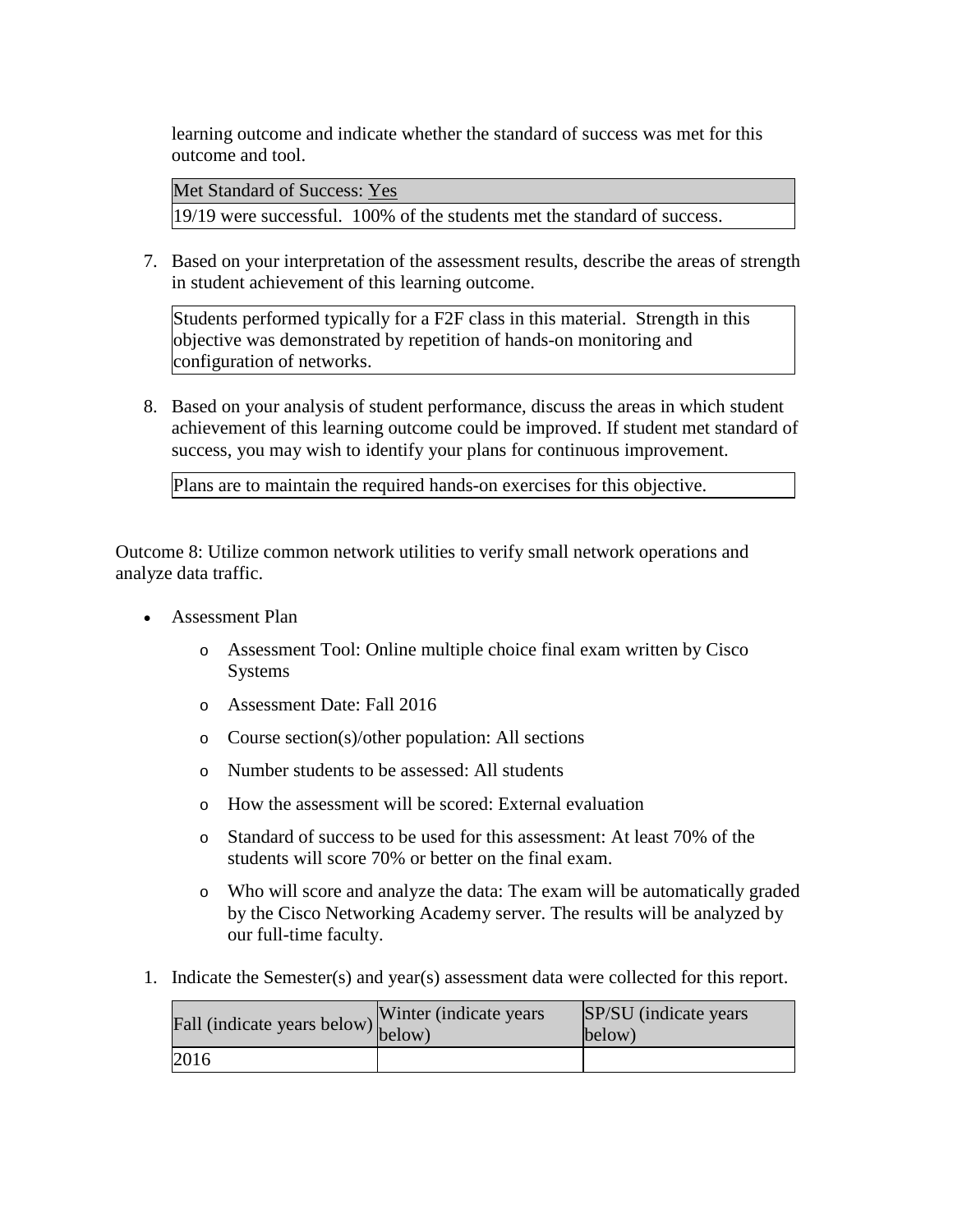| # of students enrolled | # of students assessed |
|------------------------|------------------------|
| 34                     |                        |

3. If the number of students assessed differs from the number of students enrolled, please explain why all enrolled students were not assessed, e.g. absence, withdrawal, or did not complete activity.

Full assessment 19/19. This outcome was not assessed with this tool.

4. Describe how students from all populations (day students on campus, DL, MM, evening, extension center sites, etc.) were included in the assessment based on your selection criteria.

F2F

5. Describe the process used to assess this outcome. Include a brief description of this tool and how it was scored.

The outcome was not assessed using this tool. The outcome needs to be rewritten.

6. Briefly describe assessment results based on data collected for this outcome and tool during the course assessment. Discuss the extent to which students achieved this learning outcome and indicate whether the standard of success was met for this outcome and tool.

Met Standard of Success: No Could not assess.

7. Based on your interpretation of the assessment results, describe the areas of strength in student achievement of this learning outcome.

Students performed typically for a F2F class in this material. Strength in this objective was demonstrated by repetition of hands-on monitoring and configuration of networks.

8. Based on your analysis of student performance, discuss the areas in which student achievement of this learning outcome could be improved. If student met standard of success, you may wish to identify your plans for continuous improvement.

Plans are to maintain the required hands-on exercises for this objective.

### **II. Course Summary and Action Plans Based on Assessment Results**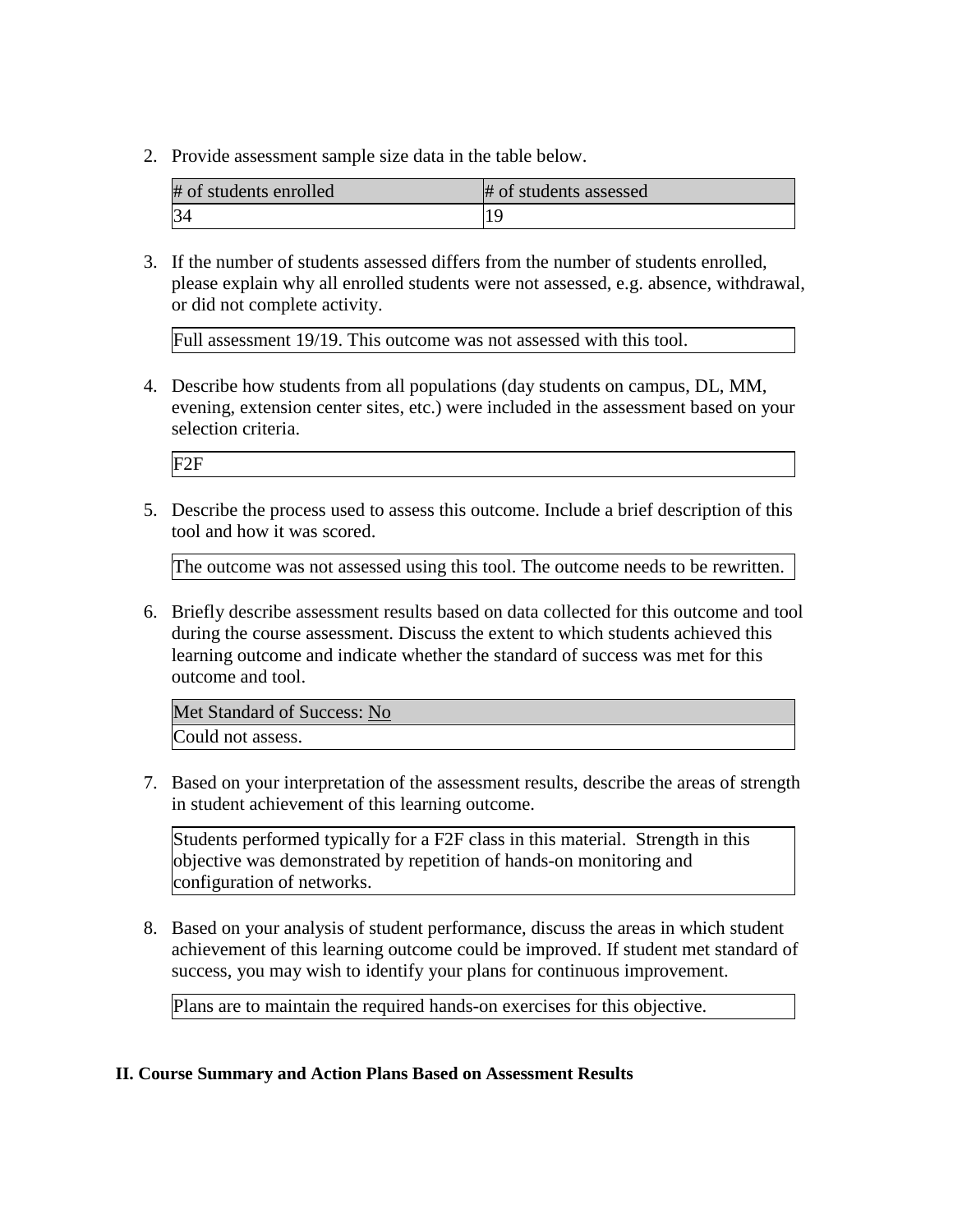1. Describe your overall impression of how this course is meeting the needs of students. Did the assessment process bring to light anything about student achievement of learning outcomes that surprised you?

Students that had prerequisite skills performed typically against previous students in this same course. Since the prerequisites have been removed from this course, students who did not complete the prerequisite courses or have relevant experience are not performing well.

2. Describe when and how this information, including the action plan, was or will be shared with Departmental Faculty.

This information has been presented in department discussions.

3.

Intended Change(s)

| <b>Intended Change</b> | Description of the<br>change                                                 | Rationale                                                                                                                                                                                                                                                                                                                                                                                        | Implementation<br>Date |
|------------------------|------------------------------------------------------------------------------|--------------------------------------------------------------------------------------------------------------------------------------------------------------------------------------------------------------------------------------------------------------------------------------------------------------------------------------------------------------------------------------------------|------------------------|
| Outcome Language       | Revise outcome<br>language for the<br>outcomes that coul<br>not be assessed. | Outcome language<br>needs to be<br>measurable and<br>reflect the key areas<br>of the course.                                                                                                                                                                                                                                                                                                     | 2018                   |
| Pre-requisite          | Reinstate CST 225<br>and the course pre-<br>assessment test.                 | CST 225 was<br>removed as a<br>prerequisite to<br>accommodate the<br>online student<br>population. The<br>assessment results<br>support the<br>conclusion that<br>students who did<br>not have CST 225<br>as a prerequisite<br>were less successful<br>than those who did<br>have the<br>prerequisite. This<br>was further<br>supported by a<br>survey of students<br>attached to the<br>report. | 2018                   |